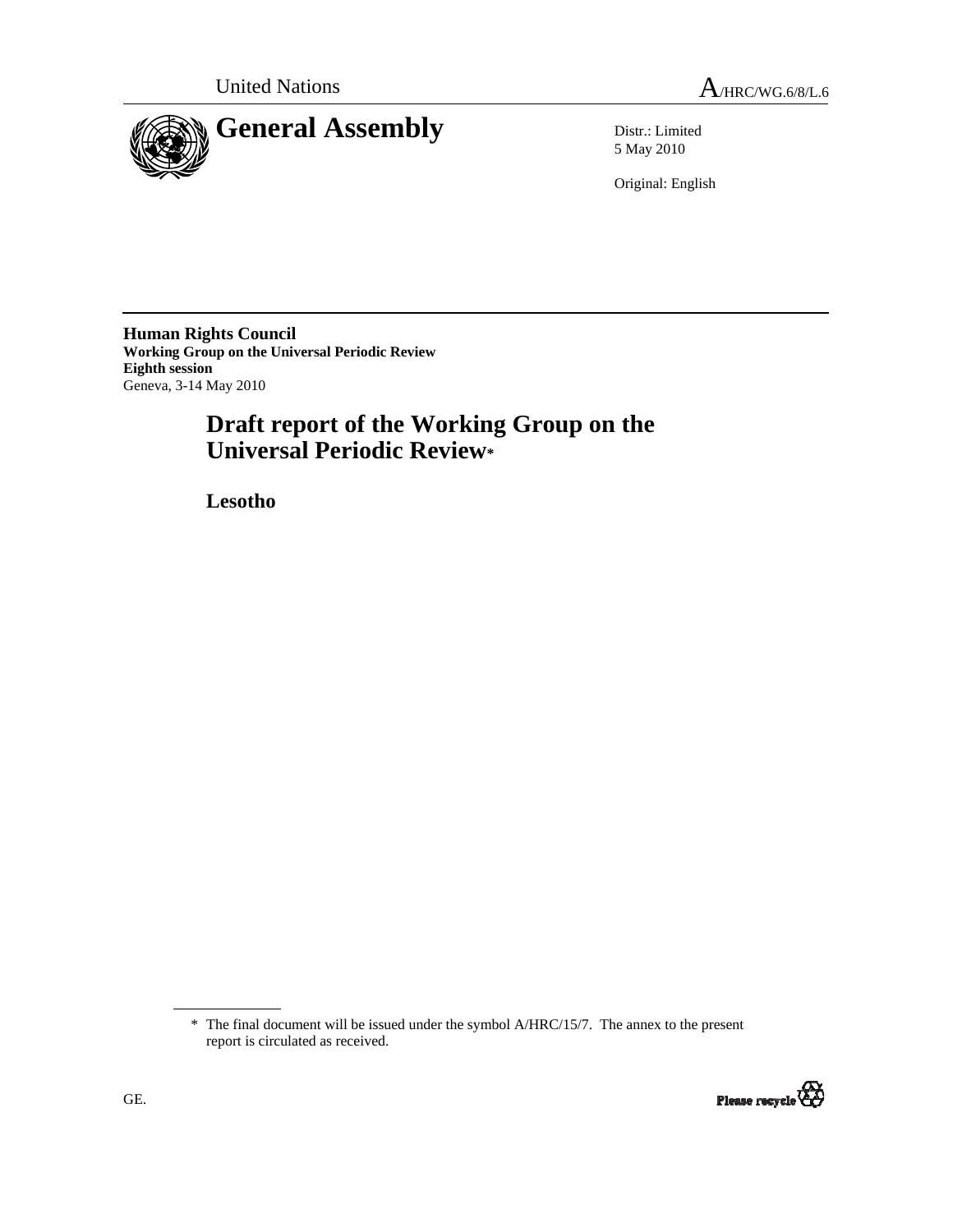### **A/HRC/WG.6/8/L.6**

# Contents

|       |    |    | Paragraphs | Page          |
|-------|----|----|------------|---------------|
|       |    |    | $1 - 4$    | 3             |
|       |    |    | $5 - 95$   | 3             |
|       |    | А. | $5 - 34$   | $\mathcal{Z}$ |
|       |    | B. | $35 - 95$  | 6             |
|       | H. |    | $96 - 101$ | 14            |
| Annex |    |    |            |               |
|       |    |    |            | 24            |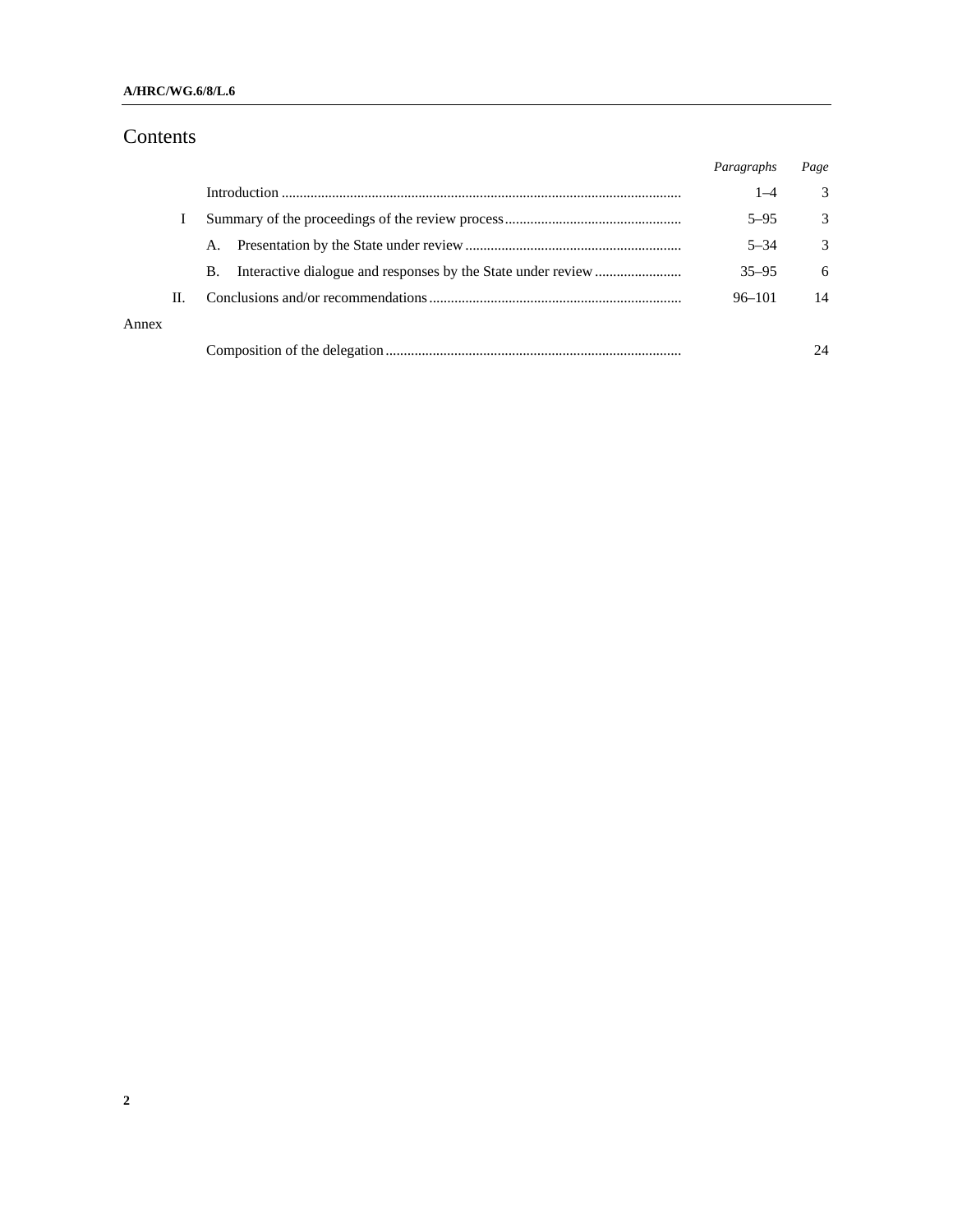# **Introduction**

1. The Working Group on the Universal Periodic Review, established in accordance with Human Rights Council resolution  $5/1$ , held its eighth session from 3 to 14 May 2010. The review of Lesotho was held at the 6th meeting, on 5 May 2010. The delegation of Lesotho was headed by the Honourable (Mrs.) Mpeo Mahase-Moiloa, Minister of Justice, Human Rights and the Correctional Service and of Law and Constitutional Affairs of the Government of the Kingdom of Lesotho. At its 10th meeting, held on 7 May 2010, the Working Group adopted the report on Lesotho.

2. On 7 September 2009, the Human Rights Council selected the following group of rapporteurs (troika) to facilitate the review of Lesotho: Cameroon, Slovenia and the United Kingdom of Great Britain and Northern Ireland.

3. In accordance with paragraph 15 of the annex to resolution 5/1, the following documents were issued for the review of Lesotho:

 (a) A national report submitted/written presentation made in accordance with paragraph 15 (a) (A/HRC/WG.6/8/LSO/1);

A compilation prepared by the Office of the United Nations High Commissioner for Human Rights (OHCHR) in accordance with paragraph 15 (b) (A/HRC/WG.6/8/LSO/2);

 (c) A summary prepared by OHCHR in accordance with paragraph 15 (c) (A/HRC/WG.6/8/LSO/3).

4. A list of questions prepared in advance by Argentina, the Czech Republic, Denmark, Germany, Ireland, Latvia, the Netherlands, Norway, Slovenia, Sweden and the United Kingdom of Great Britain and Northern Ireland was transmitted to Lesotho through the troika. Those questions are available on the extranet of the universal periodic review.

### **I. Summary of the proceedings of the review process**

#### **A. Presentation by the State under review**

5. The delegation of Lesotho introduced its national report and stated that the country had undergone a similar process under the African Peer Review Mechanism (APRM) in July 2009. Lesotho's national report to the universal periodic review had been prepared through an integrated institutional process and in consultation with civil society.

6. The delegation noted that Lesotho was one of the least developed countries and one of the countries with the lowest official development assistance per capita. The global financial and economic crises had had devastating socio-economic effects. Despite the adverse affects, Lesotho had made major strides towards the full enjoyment of human rights.

7. The delegation noted that national reports on domestic implementation had been submitted on ICCPR in 1999, on ICERD in 2000 and on CRC in 2001. There were currently draft reports on ICESCR and a periodic report on ICCPR, and every effort would be made to submit the report to the Committee on the Elimination of Discrimination against Women before the end of 2010.

8. When examining Lesotho, the Human Rights Committee had made recommendations on some provisions of the Constitution that were not compatible with the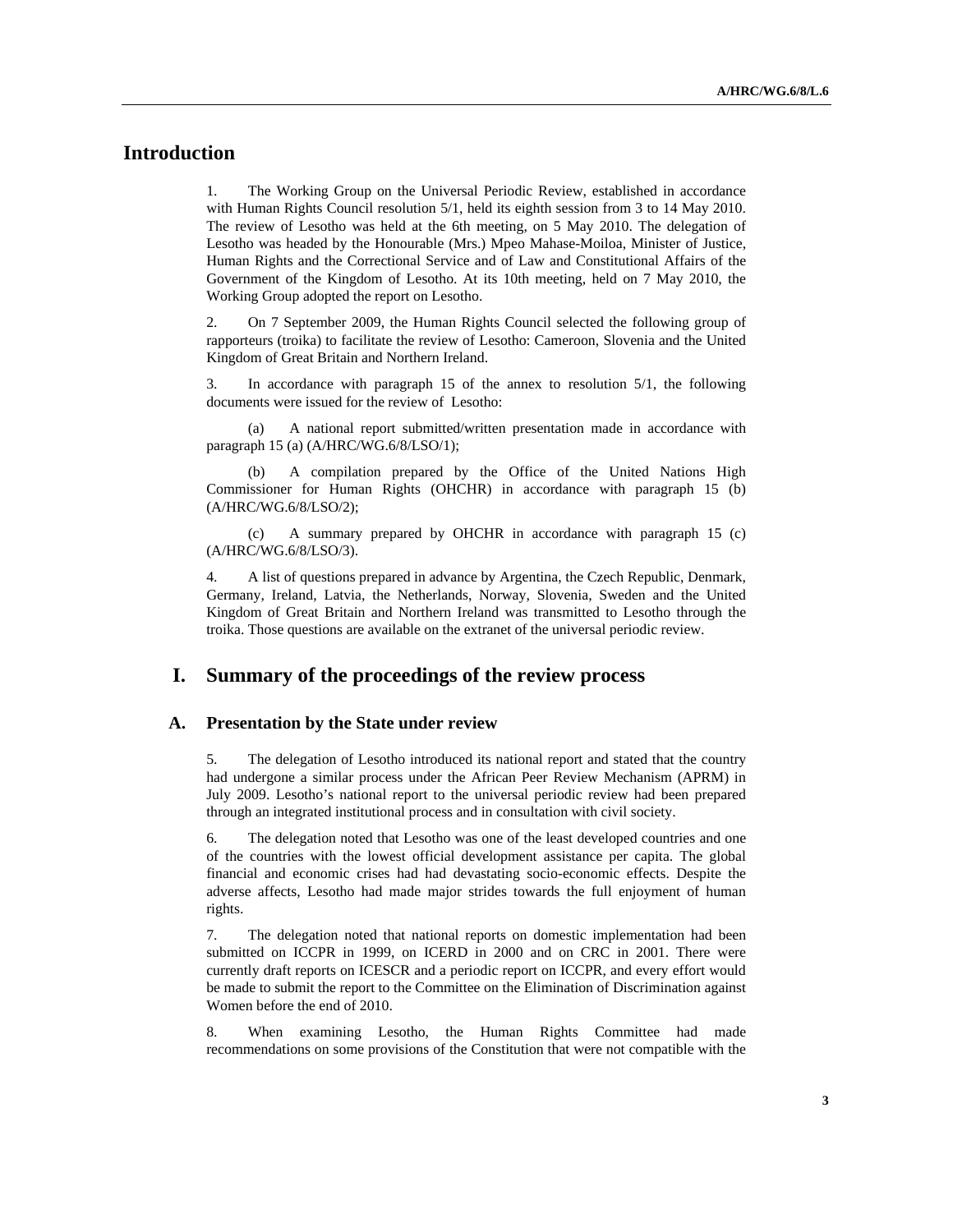Covenant. In response, Lesotho had enacted laws such as the Legal Capacity of Married Persons Act 2006, which ruled out discrimination against women in marriage, and the Sexual Offences Act 2003, which addressed areas under the common law offence of rape. The Committee had also commented on the need to improve conditions of prisons, and the delegation had stated that conditions were being improved through renovations.

9. The Committee on the Rights of the Child had recommended that the Children's Protection Act 1980 be brought into conformity with the principles of CRC. Consequently, a comprehensive children's protection and welfare bill had recently been forwarded to Parliament.

10. The delegation noted that CERD had been concerned by the absence of a comprehensive legislative framework prohibiting acts of racial discrimination and by the lack of effective remedies. The Race Relations Order 1971 had then been amended to include provisions for the teaching of tolerance and peaceful coexistence among people of diverse origins.

11. The delegation indicated that, in an attempt to make Parliament more responsive to the needs of the population, some reform measures had been introduced, and it now had portfolio committees that monitored ministries and facilitated people's participation in law making, policy formulation and the fielding of proposals.

12. The Independent Electoral Commission (IEC) is empowered to conduct free and fair elections and referendums. The delegation highlighted the fact that the IEC was independent and that it had organized the first National Assembly elections in 1998 and subsequent elections in 2002 and 2007. The delegation noted that all had been declared free and fair by domestic, regional and international observers.

13. The Office of the Ombudsman complemented the work of the judiciary as a constitutional body, mandated to investigate all allegations involving acts perpetrated by Government agencies. The enforcement of the Ombudsman's recommendations was overseen by Parliament and was working well.

14. The delegation noted that Lesotho retained the death penalty solely for the following offences: murder, treason and rape. However, there were appropriate safeguards. Capital punishment had not been carried out since 1995, and most sentences had been commuted to terms of life or long imprisonment.

15. Lesotho noted that it had witnessed an increase in human trafficking involving women and children, and that plans were under way to establish a legislative framework for addressing this.

16. The delegation indicated that Lesotho's achievements included high literacy rates and the adoption of the Mixed Member Proportional Representation Electoral Model. The Government had also taken steps to empower women politically; hence, the Local Government Act in 2004 had been amended to allocate 30 per cent of the seats in the Local Councils to women, and 58 per cent representation of women had actually been achieved.

17. Regarding the HIV/AIDS pandemic, various efforts have been undertaken, including voluntary counselling and testing and the establishment of the National Aids Commission. An HIV/AIDS Bill is under preparation and will provide a legal framework for interventions. Despite resource limitations, the poor are afforded free access to available health services.

18. Lesotho continues to be beset by a decline in agricultural production as a result of soil erosion and periodic droughts. As a result, the country is experiencing a worsening food deficit and widening poverty and food insecurity. Despite those setbacks and negative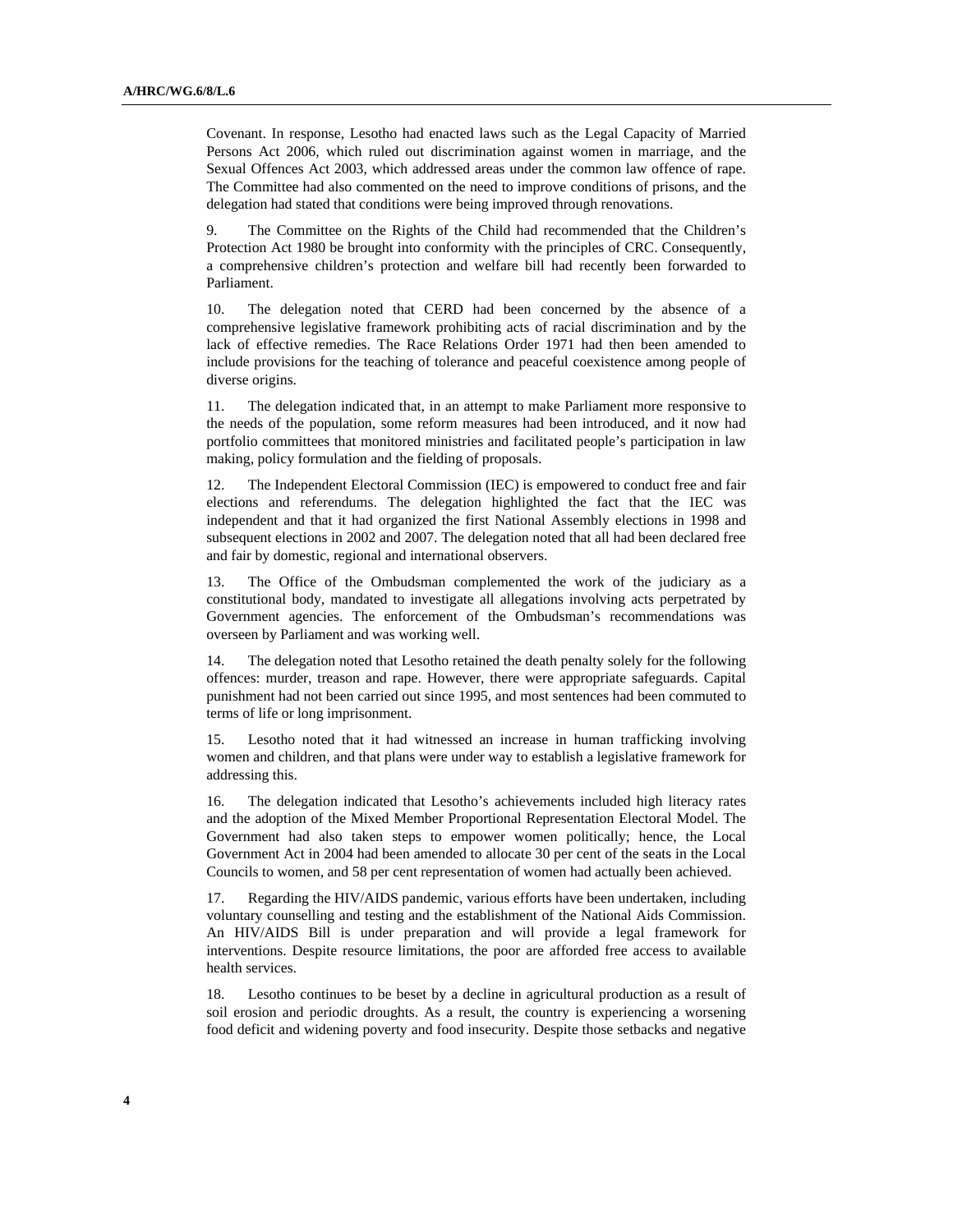effects, the Government continues to prioritize social safety nets, such as school feeding and orphaned and vulnerable children's programmes and old-age pension schemes.

19. The delegation stated that the already high levels of unemployment had been exacerbated by the global crises. The economy was in dire straits, and economic and social rights would be seriously threatened unless the international community should provide additional support. Despite challenges, Lesotho remained committed to achieving the Millennium Development Goals and the Vision 2020 Strategic Framework.

20. In response to advance questions, Lesotho stated that it had maintained the death penalty under statutory law as a form of deterrence; the penalty had not been carried out for the past 15 years. The Government took note of the international trend towards the abolition of the death penalty. Freedom from torture and inhuman or degrading treatment was guaranteed under the Constitution and was prohibited under applicable common law; and, in 2000, Lesotho had ratified the Convention against Torture. It provided information about the Police Complaints Authority and the Office of the Ombudsman, established to address allegations of torture in places of detention. The ratification of the Optional Protocol to the Convention against Torture would be considered.

21. Concerning places of detention, conditions have been improved considerably following the renovation of certain institutions in some districts, including the Mental Institution for Inmates, which is currently under construction. Nonetheless, there is still a need for infrastructural improvements, resources permitting.

22. The delegation noted that Lesotho adhered to the right to freely participate in public processions and gatherings, as well as to freedom of expression, in as much as Lesotho had the duty to ensure the security of the people. Through the enactment of the Public Processions and Meetings Bill, Lesotho was seeking to strike a balance between those two obligations.

23. The delegation stated that in Lesotho, freedom of press flourished and there were about 10 privately owned radio stations and newspapers, all of which enjoyed free broadcasting and publishing. Independent bodies such as the Lesotho Telecommunications Authority, the Media Institute of Lesotho and others regulated media issues. The draft media policy upheld the right of freedom of expression.

24. The delegation stated that the Children's Protection and Welfare Bill, inspired by the Convention on the Rights of the Child, would be discussed during the current sitting of Parliament. The Government had put in place Child and Gender Protection Units at all police posts to respond to allegations of violence against children. A toll-free child help line for reporting abuse was also in place.

25. As the plight of HIV and AIDS had led to more children being orphaned, the Government provided payment of school fees, monthly grants and food packages to such orphans.

26. Concerning the protection of children in conflict with the law, the Government had enacted the Children's Protection Act 1980. Rather than employing usual criminal justice procedures, the country had adopted the use of restorative justice. The Children's Protection and Welfare Bill had further improved the child justice system.

27. The Constitution established the age of majority at 18. Lesotho was working on various pieces of legislation to bring them into conformity with the Constitution and international standards.

28. The delegation noted that, despite the existing reservation to article 2 of CEDAW, Lesotho had undertaken measures to ensure the elimination of discrimination against women, as well as gender equality, by undertaking a review of all discriminatory laws. The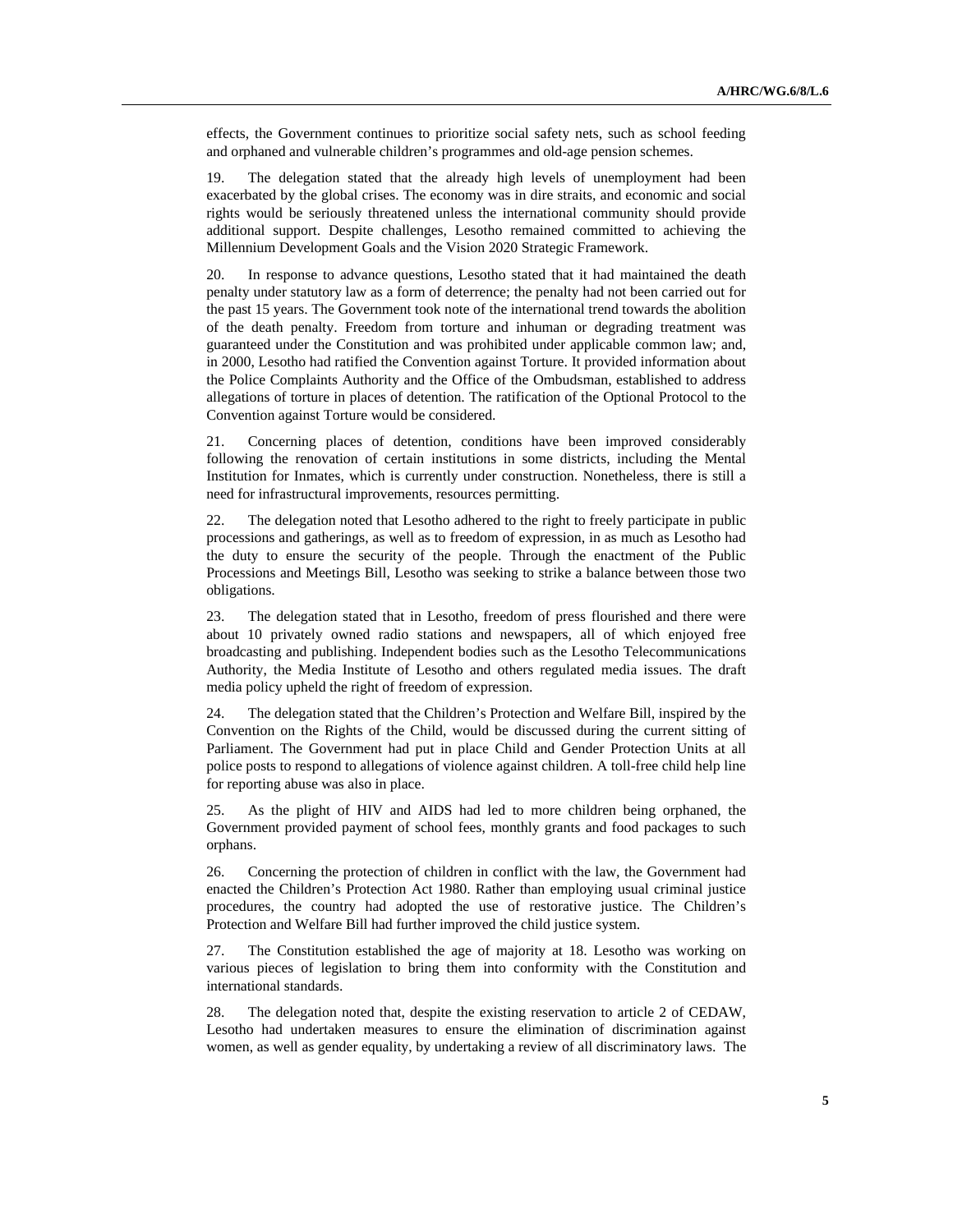Child and Gender Protection Unit actively addressed issues related to gender-based violence.

29. The delegation referred to a study to assess the prevalence and impact of domestic violence, the outcome of which would be used to inform the enactment of legislation on domestic violence.

30. The delegation stated that it was necessary to proceed cautiously, beginning with sensitizing the public in order to pave the way for the establishment of a Human Rights Commission, and that the relevant draft legislation was already in place.

31. Lesotho was overdue in submitting some reports under certain human rights instruments owing to, inter alia, limited capacity. However, measures were being taken to address the situation.

32. Regarding an invitation to special procedure mandate holders, the delegation noted that Lesotho had already resorted to that function under APRM and found it to be quite adequate, and that duplication of efforts should be avoided.

33. The delegation indicated that the 2007 general election had never been subject to dispute. What had been disputed was the allocation of proportional representation seats. These were allocated by an independent body, IEC. Parties had agreed to amend relevant electoral laws in preparation for the 2012 general elections, while dialogue continued on the allocation of proportional representation seats and other outstanding issues.

34. The delegation concluded by indicating Lesotho's ambition to move forward expeditiously towards best practice in the field of human rights. The pace was determined by the availability of the requisite resources and capacity, as well as the receptiveness of society.

#### **B. Interactive dialogue and responses by the State under review**

35. During the interactive dialogue, 48 delegations made statements. Recommendations made during the dialogue are found in section II of the present report.

36. A number of delegations thanked Lesotho for its cooperation with the universal periodic review mechanism and commended the delegation for the consultative process for the preparation of the national report, as well as for the comprehensive presentation.

37. Nicaragua recognized Lesotho's implementation of its strategic framework, Vision 2020. It noted that poverty and extreme poverty were the principal obstacles to the full enjoyment of human rights. It applauded Lesotho's strategies of alternative development, adapted to its situation, with a view to achieving a stable democracy, peace and security, good governance and the full enjoyment of human rights. It noted the negative impact of the current economic and financial crisis on Lesotho's economy. It asked about measures to harmonize its mixed judicial system with international human rights norms. It made recommendations.

38. Mexico noted Lesotho's challenges, particularly under difficult economic and social conditions. It welcomed the implementation of Vision 2020, which identified areas of priority attention and programmes of structural adjustment for poverty reduction. It noted Lesotho's adherence to and ratification of a number of international human rights instruments. It asked about the submission of overdue reports to treaty bodies and the incorporation of international obligations into national laws and norms. It expressed solidarity with Lesotho's appeal for material, technical and financial assistance. It made recommendations.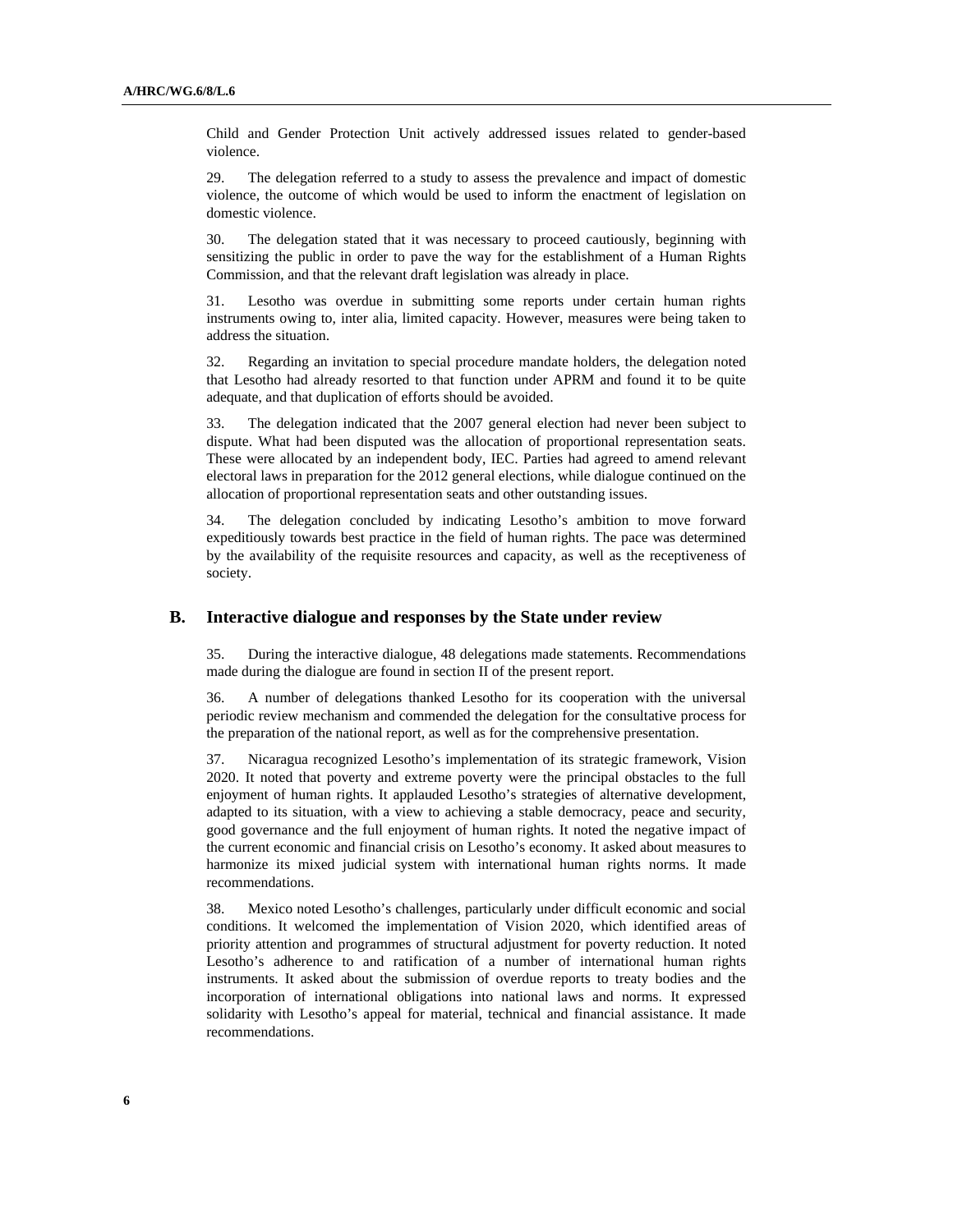39. The Bolivarian Republic of Venezuela highlighted Lesotho's efforts in education, in spite of the global economic and financial crisis affecting its economy. It noted the fact that free primary education had been introduced in 2000, the implementation of the programme "Education for All" and Lesotho's unique position in sub-Saharan Africa, with an enrolment rate of 84 per cent for 2006. It highlighted the efforts to establish mandatory primary education and to promote amendments to the Law of Education. It made recommendations.

40. Cuba highlighted the strategies of Lesotho concerning the fight against poverty; the modification of the law of racial relations, which provided for protection from racial hate; and the 2008 law on the environment. It also highlighted advances in protecting the rights of peoples with disabilities, women and children, ensuring access to health and education and guaranteeing the right to food. It highlighted the National Plan of Food Security and strategies to improve agricultural productivity. It made recommendations.

41. Brazil noted the increase in the representation of women in political positions. The persistence of female genital mutilation was of particular concern, and it expressed concern about allegations of excessive control of the media. It asked in which areas the international community could better assist in controlling and combating the spread of HIV/AIDS. It asked what measures were being undertaken to guarantee that social, economic and cultural rights received the same treatment as civil and political rights under the Constitution. Brazil made recommendations.

42. Belarus noted that Lesotho needed international assistance to resolve the problems it faced with respect to the AIDS/HIV pandemic and poverty, and to ensure capacity-building for human rights protection. It congratulated Lesotho on its support for UNICEF and the European Commission in its effort to help categories of children, including orphans. It welcomed the drafting of a bill on the protection and well-being of children, considered as a priority by the Government. Belarus made recommendations.

43. Algeria referred to the technical assistance requested by Lesotho with respect to its periodic reports and the setting up of a national human rights commission. It also inquired about the measures Lesotho intended to take to overcome the negative effects of the economic and financial crisis and to indicate what kind of assistance was needed in that area. Algeria noted that improving the functioning of justice was one of the national priorities. It inquired about the measures Lesotho intended to take to find a lasting solution to the problem of food insecurity. Algeria made recommendations.

44. The United States of America commended Lesotho for efforts to eliminate gender discrimination and advance women's role in the political realm. It noted the statement promising figures regarding women's participation in local government. It urged taking advantage of the international focus to rally support for a comprehensive law to combat the trafficking in persons. It commended efforts to professionalize the police and to guard against impunity. It commended the tabling of the children's protection and welfare bill and hoped that the bill would be promptly enacted, taking into account the statement that it drew inspiration from the Convention on the Rights of the Child. The United States made recommendations.

45. Argentina recognized the establishment of the Ministry of Gender Affairs and the Unit for the Protection of Women and Children, and the focus on positive discrimination adopted at the level of local government. It asked about legislation on the age of majority, as well as women's civil rights. It made recommendations.

46. Egypt commended the efforts made in the fight against poverty, including the poverty reduction strategy paper and National Vision 2020, based on the three principles of democracy, good governance and human rights. It hailed efforts undertaken to provide quality health services, in addition to compulsory free primary education, and for the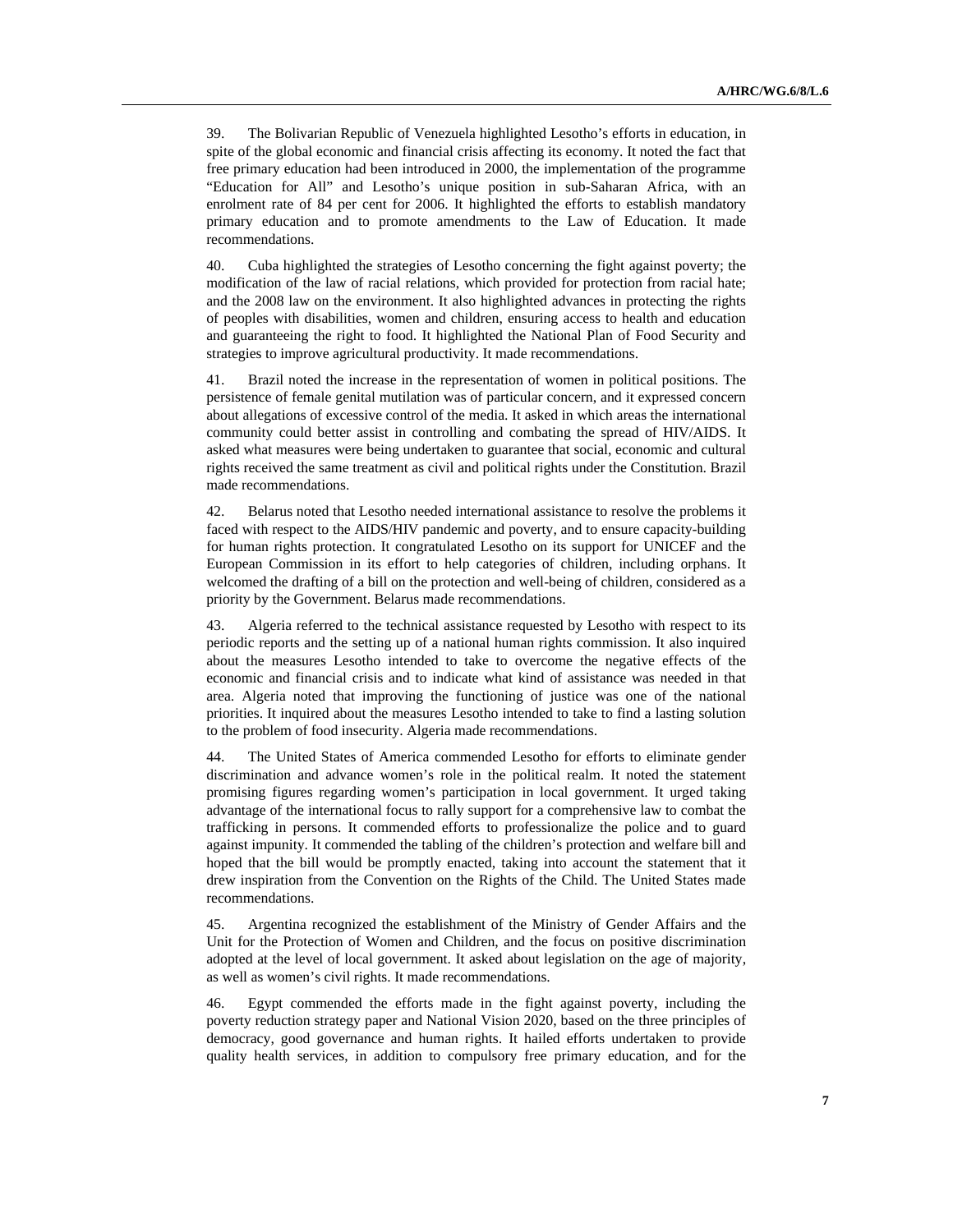achievement of food security. It welcomed in particular the adoption of the Children's Protection Act of 1980. However, it stated that such efforts were hampered by the lack of capacity and resources. Egypt made recommendations.

47. Germany appreciated the fact that the interests of the child remained one of the top priorities in the Government's policies and programmes. On the other hand, the Committee on the Rights of the Child had raised serious concerns about incidents of violence against children committed by law enforcement officials and the lack of investigation or criminal justice response to such incidents. Another serious issue was the indications of a high number of sexual abuses against women. It asked which measures the Government had taken or would take to strengthen the awareness of children's rights issues within the criminal justice system. Germany made recommendations.

48. Norway noted the progress reported on gender equality, but remained concerned about, inter alia, the persistence of discrimination based on customary law. It expressed concern about apparently insufficient information about, and the organization of, the local elections to be held in 2010. It was concerned about the Independent Electoral Commission and its ability and role in electoral processes and in disseminating voter awareness. It expressed concern about reports that newspapers had been subjected to claims of defamation for having reported on political leaders. It commended the draft media policy, which included appropriate codification of the right to freedom of expression. Norway made recommendations.

49. Morocco inquired about the community programme for rehabilitating persons with disabilities, launched in 2005, and particularly its goals and its implementation process. Morocco noted with satisfaction the National Vision 2020 as a strategic framework for economic, social, political and human development. It referred to the negative impact of the international financial and economic crisis on Lesotho. Finally, Morocco was pleased by the priority placed on the establishment of a human rights commission in accordance with the Paris Principles. Morocco made recommendations.

50. Nigeria encouraged Lesotho to continue to build its socio-economic and political frameworks for enhancing the protection and promotion of fundamental human rights and freedoms for its people. It referred to the challenges faced by Lesotho in the implementation of its international and national human rights obligations. Therefore, it called on the international community and United Nations agencies such as WHO and FAO to provide support to Lesotho. Nigeria made one recommendation.

51. Bangladesh highlighted Lesotho's challenges as a least developed country. It appreciated the efforts made in education and in enhancing the participation of children at the primary level through legislation and the Vision 2020 initiative, which addressed the rights of children. It expressed concern about violence against women and HIV/AIDS prevalence. It reiterated that the international community should consider providing support to Lesotho for follow-up on recommendations. It made recommendations.

52. Netherlands commended Lesotho for having ratified most core human rights treaties. It expressed concern that, despite the country's efforts, violence against women and children persisted. It expressed concern about the reported interference of the army in the discharge of the duties of the police, in matters such as the disputes following the 2007 elections. It noted with concern the reported lack of independence of the judiciary. It mentioned the issue of the rights of lesbian, gay, bisexual and transgender persons, and the fact that a sexual relationship between consenting adult men was still illegal. It understood that the Sexual Offences Act had made the Sodomy Law useless. Netherlands made recommendations.

53. Indonesia noted with appreciation the fact that Lesotho had ratified almost all the core human rights treaties. It welcomed Lesotho's efforts to promote the rights of people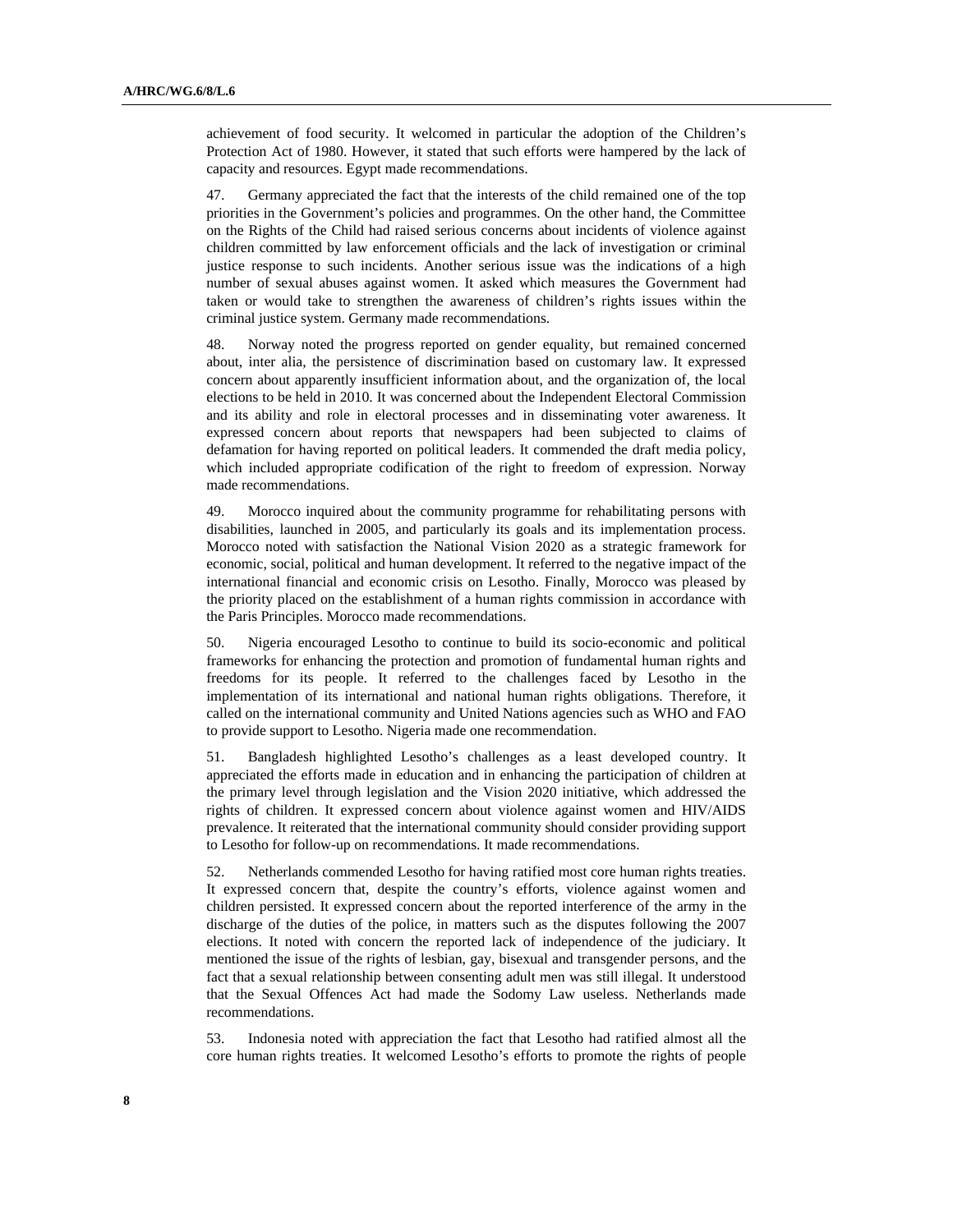with disabilities by establishing the Rehabilitation Unit in the Ministry of Health. It also referred to the fact that HIV/AIDS was considered the single most important threat to the development of the country. Indonesia made recommendations**.** 

54. China highlighted Lesotho's progress in increasing the literacy rate, improving the political status of women and curbing the spread of HIV/AIDS. China welcomed Vision 2020, a strategic framework for reducing poverty and improving the protection of the rights of adolescents and children with disabilities. It noted poverty, HIV/AIDS and the shortage of food as challenges. It appealed to the international community to provide the technical assistance necessary to help the country overcome these difficulties and achieve the Millennium Development Goals. It made recommendations.

55. Ireland welcomed, inter alia, the passage of the Legal Capacity of Married Persons Act 2006 and the provision of free primary education and legislation making it compulsory. With regard to the Public Processions and Meetings Bill before Parliament, it noted that civil society groups and political parties would have to apply for permission. It considered that safeguards should ensure that the provisions of the Bill did not infringe on the right to freedom of association and assembly. It was aware that the death penalty was still on the State books, and it wished to encourage the formalization of the moratorium and the abolition of the death penalty. Ireland made recommendations.

56. France referred to independent reports and to the Human Rights Committee, noting frequent instances of torture and ill treatment by the police, in particular with respect to inmates held in prisons. France referred to treaty bodies and special procedures, citing the persistence of serious discrimination against women with regard to employment, education, inheritance and the right to property. It referred to the 2007 UNFPA report, which indicated an increase of violence against women and a high incidence of HIV/ AIDS among women. It inquired about the measures that the Government intended to take to remedy that situation. France made recommendations.

57. Philippine noted Lesotho's challenges as well as its ratification of virtually all core human rights instruments. It highlighted that the international community should help Lesotho in submitting reports to treaty bodies, and also in establishing a national human rights institution, for which draft legislation was in place. It noted that a children's protection and welfare bill, patterned after CRC, was being considered by Parliament. It welcomed the fact that there had been no execution of capital punishment sentences since 1995, and it also welcomed the promotion of gender equality and women's rights. It made recommendations.

58. Australia looked forward to the establishment of the Human Rights Commission. Although executions had not been carried out since 1995, it regretted the fact that Lesotho had not formally abolished the death penalty. While noting progress in women's rights, Australia expressed concern about ongoing gender discrimination, violence against women and unequal access to employment. It noted with concern reports of violence against and the sexual exploitation of children, as well as child labour. It remained troubled by ongoing discrimination against homosexuals and the criminalization of male homosexuality. Australia made recommendations.

59. Canada stressed that the 2003 Sexual Offence Act and the 2006 Legal Capacity of Married Persons Act represented significant milestones in the advancement of women's rights. It expressed concern about reports regarding the incidence of child exploitation, abuse, trafficking and child labour, and the fact that some of these violations were increasing. Canada noted the State's direct ownership and control of public broadcasting and its content. Canada made recommendations.

60. The United Kingdom of Great Britain and Northern Ireland noted attempts to address differences over the 2007 election results, a review of the Electoral Law, and hoped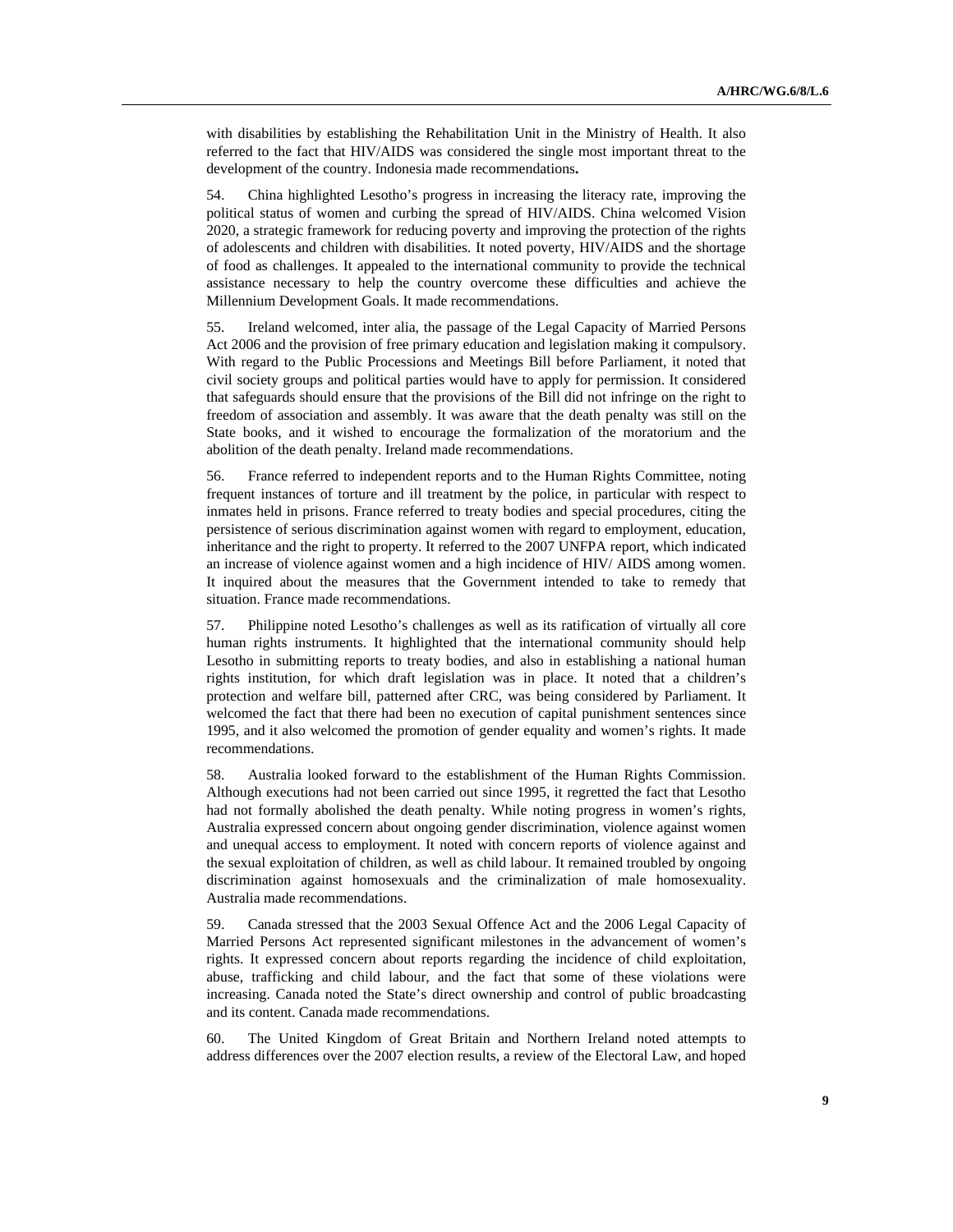that all parties were confident that their views would be represented in the 2012 elections. The United Kingdom urged legislation to abolish the death penalty. It welcomed and asked about the further improvement of prison conditions. It noted concerns and urged the establishment of a media council to ensure media plurality. It encouraged the prioritization of domestic violence legislation and asked about other measures to be taken to address gender-based violence. The United Kingdom made recommendations.

61. Senegal was pleased that Lesotho was a party to most international legal human rights instruments and had adopted a number of laws to protect those rights, including for women, children and persons with disabilities. Senegal also noted that Lesotho had established a number of institutions tasked with protecting and promoting human rights, stressing human rights education, and it welcomed this spirit. Senegal made recommendations.

62. In response, the delegation of Lesotho thanked the States for their questions. The head of delegation stated that, to the best of her knowledge, Lesotho did not practice female genital mutilation. Concerning food insecurity, the Government was doing its best to invest resources in an agricultural project, "block farming", assisting farmers in increasing food production. With support from donor partners, Lesotho would be able to deal with the issue of food insecurity to some degree.

63. With regard to addressing the issue of social, economic and cultural rights on an equal footing with that of civil and political rights, the delegation indicated that this would depend on, inter alia, economic strength, and that it was making progress. In considering education and health policies, Lesotho was making an effort to ensure that those rights were enjoyed.

64. With regard to reporting under human rights instruments, Lesotho was indeed engaged in consultations with OHCHR for technical assistance to ensure that the country complied with reporting obligations. The delegation considered that Lesotho would be able to accomplish this shortly.

65. Concerning the establishment of the Human Rights Commission, the delegation referred to the technical assistance of UNDP, through which Lesotho had prepared a draft piece of legislation. Challenges included establishing appropriate infrastructure and assigning commissioners, given Lesotho's limited resources. Lesotho was raising public awareness, which would pave the way for the draft bill to be tabled before Parliament.

66. With respect to the human rights situation during the political unrest, such as that in 2007, as had been pointed out, the delegation stated that the Government insisted on the rule of law. Aggrieved citizens had the right to resort to legal means, the courts, the ombudsman and the police complaints mechanism, and the delegation emphasized that all reported cases, even those against law enforcement officials, would be investigated and, where necessary, brought before courts of law.

67. The delegation stated that the Children's Protection and Welfare Bill had been read out before Parliament on 5 May 2010 and that there was confidence that, given the preparations, it would shortly be adopted. Financial resources were a major challenge to the implementation of the Bill, as it provided for the introduction of institutions to be built. Child labour and other social and welfare issues were included in the Bill.

68. Concerning HIV/AIDS, the delegation indicated that Lesotho had a policy and was drafting a bill that would be taken to Parliament in order to address issues concerning infected persons, including children and all groups affected by the pandemic.

69. As regards the death penalty, the delegation of Lesotho stated that it continued to exist as it was confined to three capital crimes and that, beyond that point, the courts always adopted a very restrictive approach. Even when the death penalty was imposed, the Pardons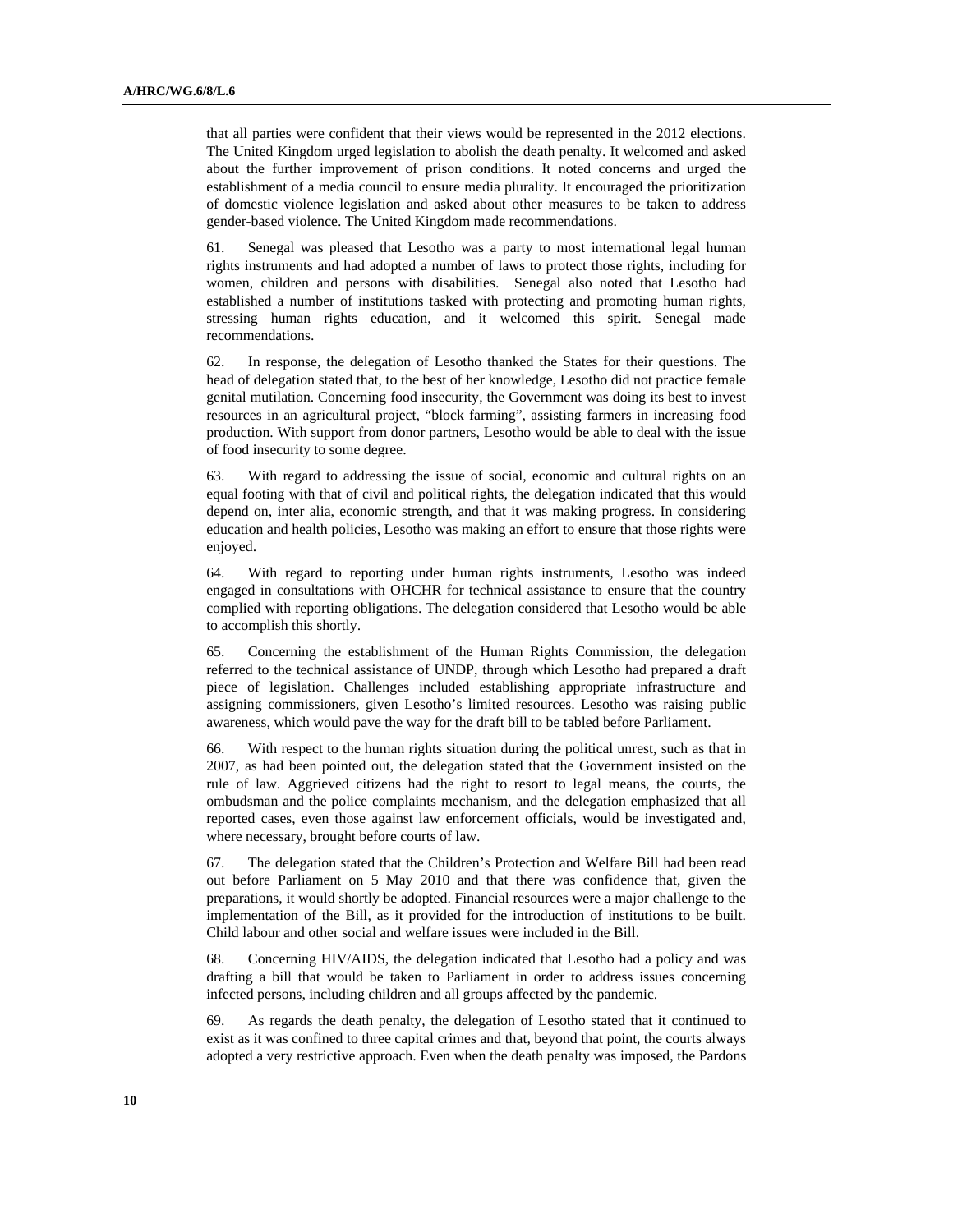Committee would recommend that the head of State exercise his prerogative of mercy in commuting it to life imprisonment. The delegation stated that, in reality, capital punishment did not exist in Lesotho, although it remained in the statute book.

70. The delegation stated that as regards local government elections, which were supposed to be held in 2010, there was an agreement with all stakeholders to delay this election in order to clarify and straighten out certain issues as regards the local councils. On the issue of freedom of expression, it is enshrined in the constitution. While exercising it towards other people, the prescribed limitations on such cases will be decided by the courts.

71. The delegation stated that it was taken aback by the questions regarding the independence of the judiciary, as Lesotho was proud of its independent and free judiciary, which drew inspiration from the Constitution. The Government availed itself of all resources at its disposal to protect and enhance the independence of the judiciary.

72. As regards children and justice, Lesotho remained ready to support the rights of children, as it regarded them as the future. Lesotho was working tirelessly to reform the justice sector and to be more sensitive in its treatment of children who had come into contact with the law. It had developed units within the police service to care for such children and conducted related training programmes for judges, prosecutors and magistrates. Lesotho, with the assistance of the United Nations, was carrying out sustained sensitization programmes to provide care for children in contact with the justice system, in compliance with the relevant United Nations guidelines.

73. Slovenia commended achievements in the area of gender equality, including the high percentage of women in Parliament. Despite progress, it expressed concern about reported discrimination against women, permitted under customary and common law. Slovenia was pleased to know that the draft Children's Protection and Welfare Bill was before Parliament. It expressed concern about the reported use of children for the production and trafficking of drugs, and referred to recommendation of the ILO Committee of Experts. Slovenia made recommendations.

74. Spain highlighted the measures promoting gender equality and the protection of children's rights through the establishment of the Dependency of Protection of Women and Children in 2002 in the police force, as well as the Gender Department in the Ministry of Women. It made recommendations.

75. Hungary noted with concern that the impact of HIV/AIDS had adversely affected the effective realization of human rights in general and the human rights set out in CRC and CEDAW in particular. Hungary urged Lesotho to fully implement the principle of nondiscrimination regarding girls and women by improving, inter alia, their access to education and health. Referring to overdue national treaty body reports, it stressed that, while technical assistance might be necessary, it should not be a substitute for States' primary responsibility in terms of protecting and promoting human rights. Hungary made recommendations.

76. Slovakia highlighted a report indicating rising levels of gender-based violence. It welcomed the establishment of the Department of Gender, providing, inter alia, an outreach centre for abused women and children, and the setting up of the Child and Gender Protection Unit and the Victims of Crime Support Office. It stated that the minimum age of criminal responsibility, currently 7 years, was very low. It referred to a 2007 report indicating a high incidence of the sexual abuse of children. Slovakia made recommendations.

77. Italy expressed concern at the persistence of customary practices in contrast with the rights of women and the widespread phenomenon of violence against women and girls, including domestic and sexual violence. It welcomed the de facto moratorium on the death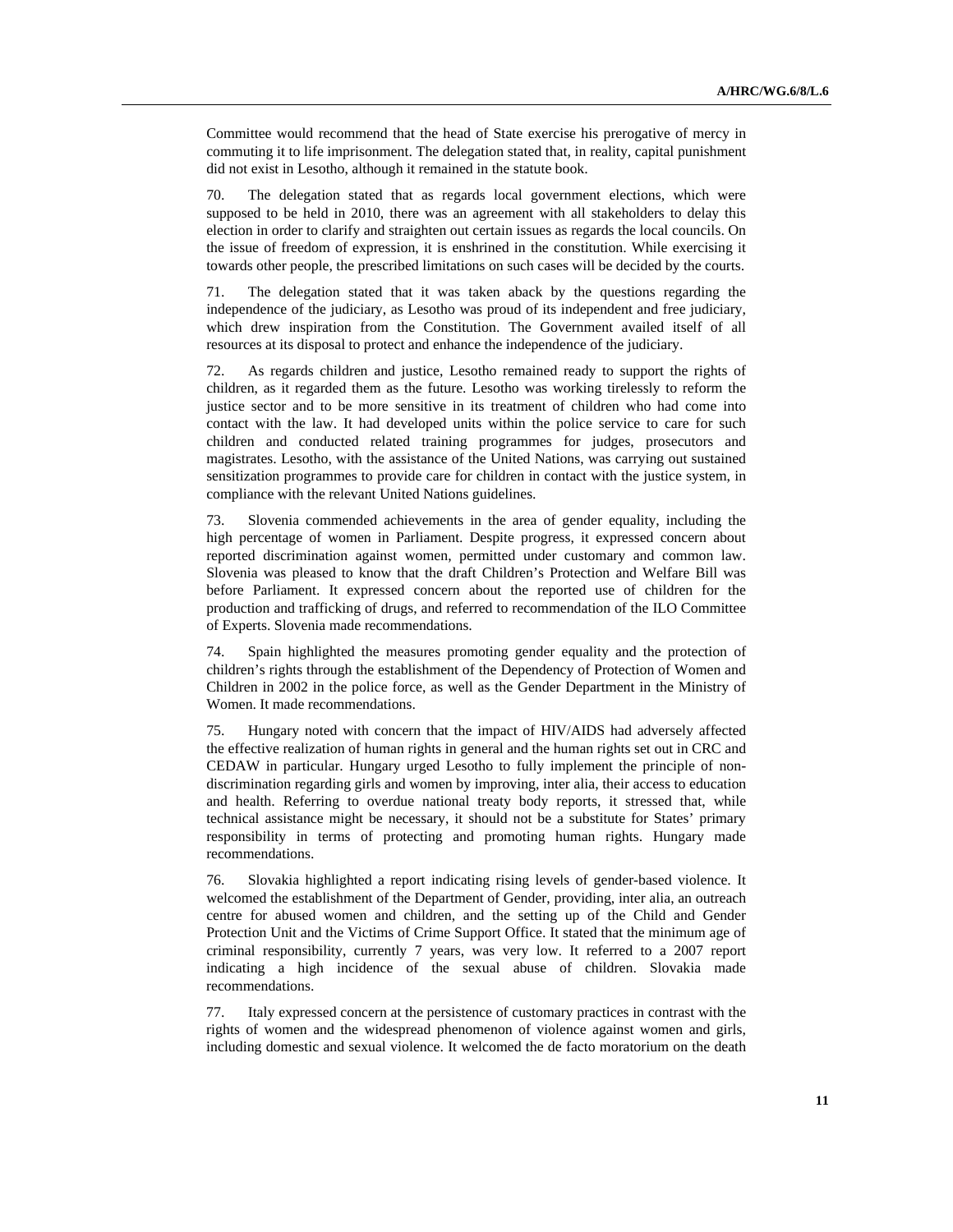penalty, in place since 1995. It noted that legislation did not fully reflect the principles and provisions of CRC, including the minimum age for criminal responsibility. It made recommendations.

78. Singapore referred to the prevalence of HIV/AIDS in Lesotho as one of the highest in the world. It welcomed the draft bill on children's protection and welfare, currently being discussed in Parliament. It acknowledged Lesotho's success in promoting a gender perspective, including through the establishment of the Ministry of Gender and the development of a Gender Policy and a Unit for Gender and Child Protection.

79. The Sudan welcomed Lesotho's accession to a number of human rights instruments and protocols. The national report reflected the efforts made to protect the family, combat crime, alleviate poverty and improve school curriculums as well as the well-being of youth. It commended the emphasis placed on education and noted that the literacy rate had reached 84.4 per cent. It noted that Lesotho suffered from the phenomenon of female genital mutilation, referring to the increasing numbers of people infected with HIV/AIDS, in particular young people. The Sudan made a recommendation.

80. The Libyan Arab Jamahiriya noted that initiatives such as Vision 2020, the poverty reduction strategy paper and the Vision and Strategy for the Justice Sector would enhance progress in the economic, social and political areas, as well as human development. It highlighted legislation and policies concerning the protection and well-being of children. It noted Lesotho's problems in the area of child labour and the commercial exploitation of children, and asked about its implementation of the programme to eliminate child labour. It made recommendations.

81. Mozambique noted that Lesotho had ratified at least 13 international and regional legal instruments, including ICCPR, ICERSC, CERD and CRC. It noted the policy to promote the rights of the people with disabilities, enacted five years previous, and encouraged the Government to proceed vigorously with programmes aimed at containing and reversing the spread of HIV/AIDS. The practice of commuting the death penalty to life sentences was one to be continued.

82. Nepal noted that the Office of the Ombudsman was empowered to investigate any malpractice in administrative offices, while the Police Complaints Authority investigated alleged human rights violations by police personnel. Nepal was pleased to note that a Human Rights Unit had been established within the Ministry of Justice, Human Rights and Correctional Service, and it welcomed the plan to establish a national human rights commission. It commended efforts to promote gender parity and noted the success achieved in ensuring high representation of women at various levels of government. Nepal made a recommendation.

83. Chad congratulated Lesotho on the clear presentation of its national report. It noted with satisfaction that Lesotho was a party to most of the core human rights instruments, whether regional or international. Chad made recommendations.

84. Burkina Faso encouraged Lesotho to continue its efforts to strengthen and improve the situation, suggesting that it request the support of the relevant international bodies, particularly for technical assistance and capacity-building, as indicated in its national report, inter alia; to submit the national reports under the instruments to which Lesotho was a party; to improve the effectiveness of its legal system; and to bring its efforts into line with the Paris Principles. Burkina Faso inquired about the strategies planned to apply the fundamental precepts of human rights in rural areas in order to assist the population in achieving the necessary balance between customary law and constitutional and international principles.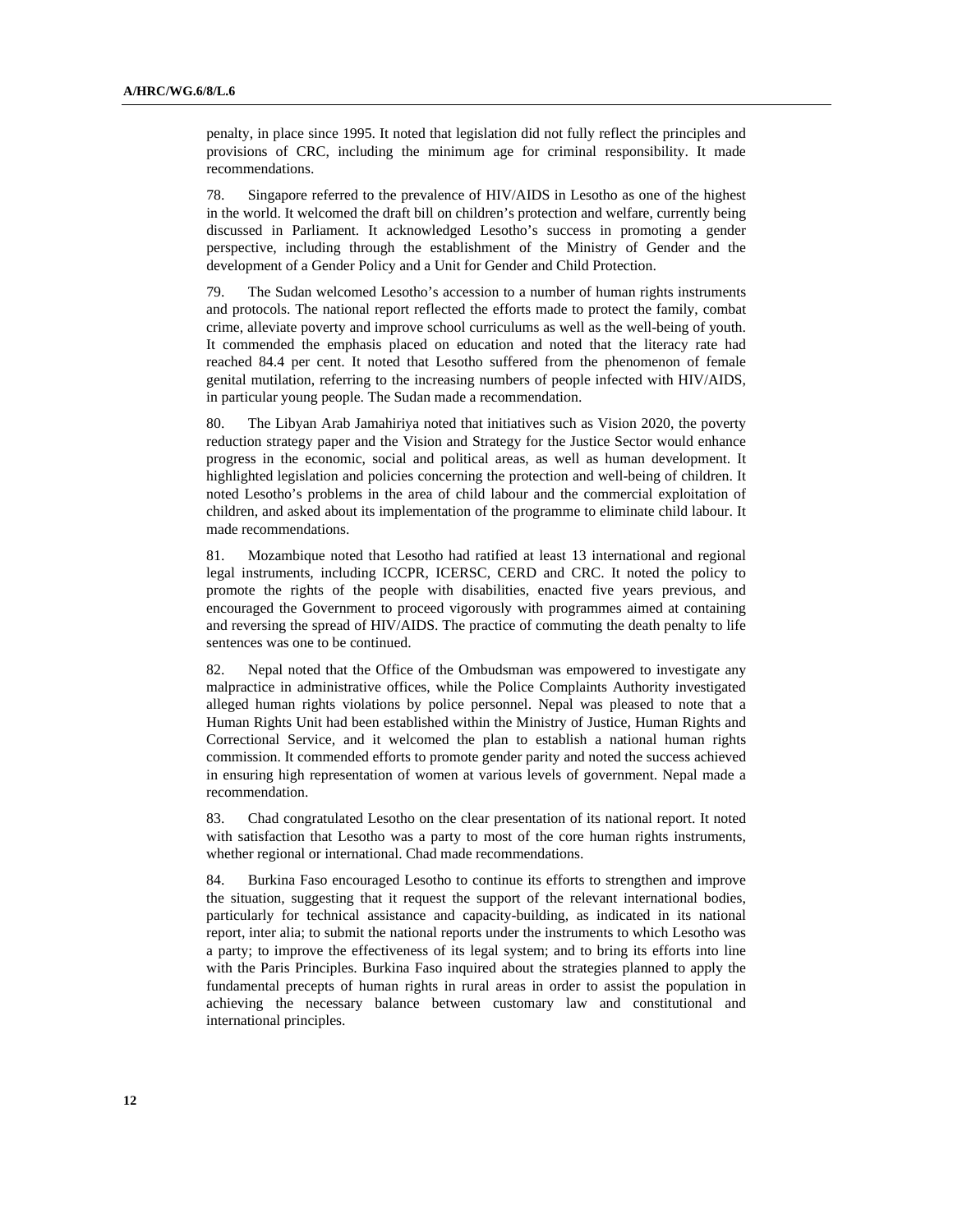85. Zimbabwe commended Lesotho for its national report, which was the product of inclusive stakeholder consultations. It noted that Lesotho was committed to human rights and saluted its achievements. As a member of the region, it recognized Lesotho's challenges, noting that they were not insurmountable. It made recommendations.

86. Botswana commended Lesotho for its measures to guarantee Basotho the full enjoyment of all human rights and fundamental freedoms, in particular through National Vision 2020, the Justice Sector Vision and Strategy, and the National Youth Policy. It highlighted Lesotho's strides in promoting women's rights. It welcomed the fact that Lesotho was candid regarding its challenges, such as the HIV/AIDS pandemic and the effects of the economic and financial crisis, which threatened, inter alia, to undermine its social safety net mechanisms. It made recommendations.

87. South Africa noted the challenges faced by Lesotho as a least developed country, which had been compounded by the recent crises. It welcomed the assistance provided by Norway and Japan facilitating access to education and essential services for persons with disabilities. It commended progress in the elimination of discrimination against women, legislation protecting child rights and other vulnerable groups, access to justice, the rehabilitation of offenders and the improvement of prison conditions. It asked about challenges and lessons learned as a result of HIV/AIDS programmes. It noted Lesotho's reservation concerning article 2 of CEDAW. It encouraged stakeholders to continue their capacity-building and their technical cooperation with Lesotho. It made recommendations.

88. Ghana commended the relatively high rate of literacy, the implementation of bursary schemes for orphaned children, and the introduction, on a pilot basis, of human rights education in 10 schools. It welcomed the 58 per cent representation of women in the 2005 local government elections. It highlighted development challenges including widespread poverty, extremely high unemployment, severe food insecurity and the HIV and AIDS pandemic. It hoped that the Government's request for technical assistance and capacitybuilding would receive the sympathetic consideration of the international community. It welcomed the ongoing efforts by the Government to establish a national human rights commission. Ghana made recommendations.

89. Latvia noted that Lesotho had ratified most international human rights treaties and had recently acceded to the United Nations Convention on the Rights of Persons with Disabilities. It appreciated the response given regarding the issue of standing invitations to the special procedures. Latvia made a recommendation.

90. Kuwait welcomed the methodology used in preparing the national report, which was based on transparency and objectivity and was a participatory report that had involved all relevant bodies. It welcomed the measures taken by Lesotho to strengthen its cooperation, which had already been close with international bodies. It noted the report and the efforts that had been made in extremely difficult circumstances to promote human rights despite the global economic crisis. Indeed, the socio-economic situation in Lesotho had been faced despite very serious development challenges, including, inter alia, an increasing level of poverty, food insecurity and unemployment, as well as the AIDS pandemic. Kuwait made a recommendation.

91. Tunisia noted that Lesotho had ratified a number of international human rights instruments. Moreover, it stressed that positive law accorded a primary role to human rights and was enshrined within Lesotho's Constitution. It stated that Lesotho had set up a structured institutional arsenal to defend human rights as its first task. Tunisia praised Lesotho's efforts to promote the rights of women by, inter alia, allocating 30 per cent of the seats in local councils to women. Tunisia made a recommendation.

92. Cameroon welcomed the fact that a number of institutions guaranteed the defence of rights, including a mediator office and a national directorate against corruption and other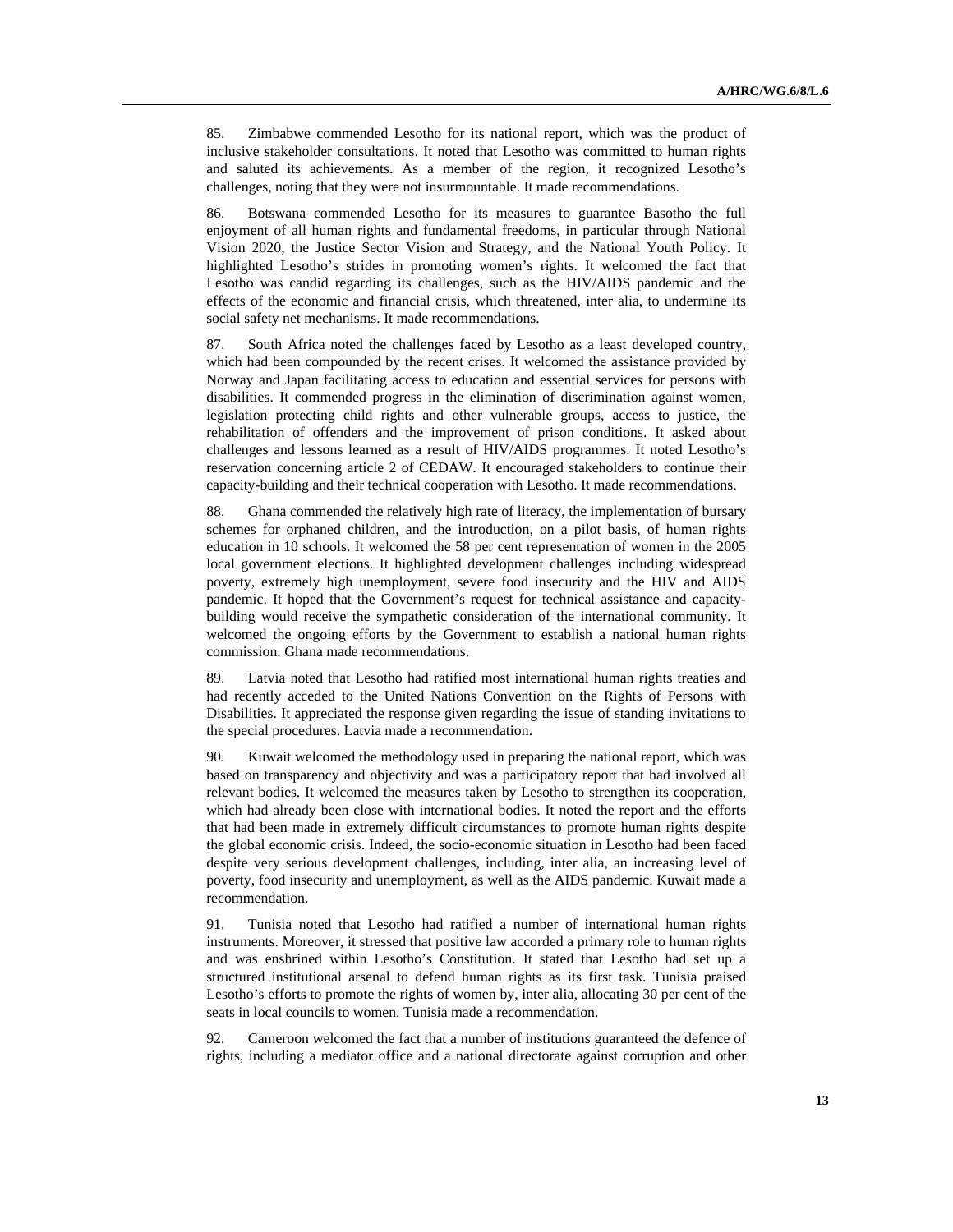economic offences. It supported efforts to combat poverty and appreciated National Vision 2020, which largely took into consideration the Millennium Development Goals. It appreciated the fact that the protection of women and children was supported, in particular by a ministerial department responsible for gender issues. It called on Lesotho to continue efforts to establish a national human rights commission in accordance with the Paris Principles. It appealed to the international community to fully support initiatives undertaken by Lesotho.

93. Ethiopia noted that democracy and rule of law had taken root in Lesotho. It noted the holding of free and fair elections in 2002 and 2007. It noted the establishment of a victim protection unit under Maseru magistrate courts, a high literacy rate, the provision of legal aid, the expansion of health services and the provision of special protection and assistance to people living with disabilities. It asked whether there was a statutory revision of customary decisions in situations in which there was a potential conflict between customary laws and human rights, and whether there was a statutory law regulating that relationship. It applauded Lesotho's Vision 2020. It made recommendations.

94. The Democratic Republic of the Congo praised, inter alia, Lesotho's schooling rate for girls, the representation of women in parliamentary institutions at both the national and provincial levels, and policies to protect the rights of persons with disabilities and retirees. It referred to the prevalence of AIDS and to the recurrent periods of drought, which had been accentuated as major difficulties by the current economic crisis. It highlighted the need for sustained assistance from the international community to ensure that the progress made in the area of human rights would not be called into question as a result of those difficulties. The Democratic Republic of the Congo made recommendations.

95. In response, the delegation of Lesotho refuted the references to the existence of the practice of female genital mutilation in the country, together with drug trafficking involving children. With regard to gender equality, Lesotho considered itself to be one of the best countries in the region. Concerning child labour and the practice of "herd boys", the delegation referred to the bill that had made education free and compulsory, even in rural areas, while acknowledging that the practice was a deep-rooted cultural one. As regards a standing invitation to special procedures, Lesotho stated that the same process is adequately performed under the auspices of APRM and that it wished to avoid a duplication of efforts. With respect to juvenile training centres, the delegation stated that they provided education and shelter to young offenders who had no one to take care of. Concerning HIV/AIDS in rehabilitation centres, Lesotho referred to the strategic plan and the increase in the number of inmates coming forward for counselling and testing. The delegation concluded by thanking States for their constructive questions and recommendations.

# **II. Conclusions and/or recommendations**

96. The recommendations formulated during the interactive dialogue and listed below have been examined by and enjoy the support of Lesotho:

1. Apply the same spirit of protecting and promoting human rights, stressing human rights education, to the efforts undertaken to implement its National Vision 2020 (Senegal);

2. Continue working to attain the objectives stated by the country in its strategic framework Vision 2020 (Nicaragua);

3. Continue to strengthen its education policy, with international cooperation and technical assistance, enabling the required infrastructure to provide an inclusive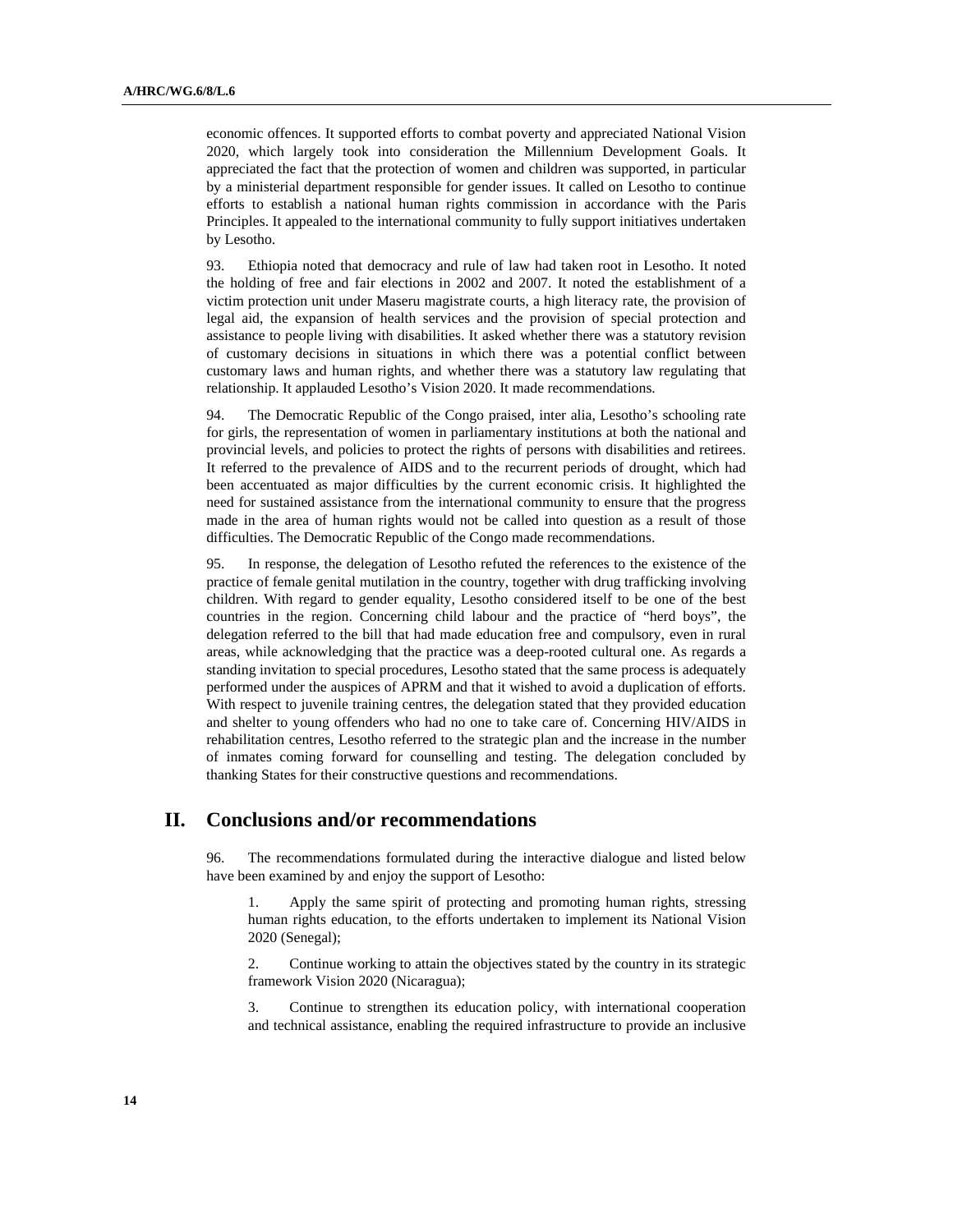education that meets the needs of its people, in conditions that guarantee full equality in terms of access (Bolivarian Republic of Venezuela);

4. Continue to apply the strategies and socio-economic development plans designed for poverty reduction (Cuba);

5. Continue to apply measures to guarantee access to health services and quality education for all its population (Cuba);

6. Redouble efforts in the field of primary, secondary and tertiary prevention of HIV/AIDS in order to drastically reduce its prevalence, especially among women and children (Argentina);

7. Continue to focus on reducing poverty and curbing the spread of AIDS in its efforts to improve the protection of human rights (China);

8. Elaborate and promote a national human rights plan that integrates all of its administration, harmonizes its internal legislation with its international obligations, includes awareness-raising programmes on diverse human rights subjects, links public and private actors in its defence and guides its public policies with strategies to protect human rights, in order to achieve greater systematization of its human rights action (Spain);

9. Continue to work towards attaining food security, and fight HIV and AIDS as conscientiously as already demonstrated (Zimbabwe);

10. Continue with all the initiatives and commitments to address the identified key national priorities in order to consolidate the promotion and protection of human rights, as broadly defined as these have been in the Kingdom (Zimbabwe);

11. Continue to strengthen its poverty eradication strategies, as well as programmes aimed at improving maternal health and conditions of employment, including the need to obviate child labour, particularly for those children orphaned by the HIV and AIDS pandemic (South Africa);

12. Pursue aggressively its efforts to achieve its goals stated in the Vision 2020, through effective international cooperation and technical assistance (Ethiopia);

Request United Nations technical assistance in the preparation of national reports on the implementation of international human rights treaties (Libyan Arab Jamahiriya);

14. Reinforce the legal and implementation infrastructure aimed at upholding the rights of women and children, and continue, with strengthened international support, its efforts to combat HIV/AIDS (Egypt);

15. Continue its efforts for the advancement of women, with an emphasis on curbing violence against women (Bangladesh);

16. Continue to improve access to basic services, such as health and education, with the full support and cooperation of the international community (Bangladesh);

17. Continue its efforts to protect vulnerable categories of children, including orphans, extending them to all regions of the country (Belarus);

18. Continue to combat poverty with appropriate and targeted international assistance, in particular that provided by competent United Nations agencies and programmes (Algeria);

19. Continue its efforts to combat poverty, and call for technical and financial assistance at the international and bilateral levels to that end (Morocco);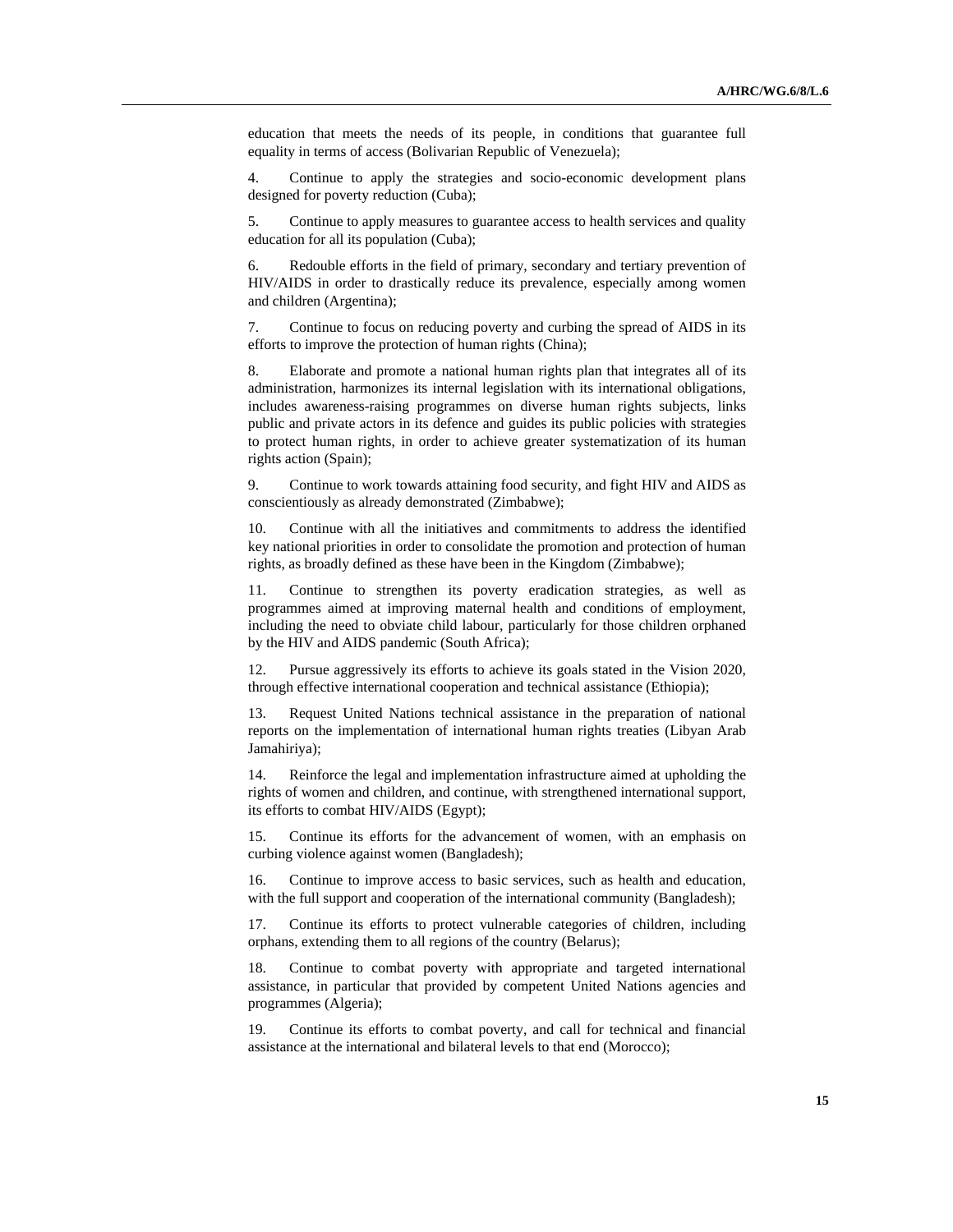20. Continue its efforts to promote maternal and child care and care for young girls (Tunisia);

21. Spare no effort to care for orphans who have become victims of the AIDS pandemic; national compassion should face this national drama (Democratic Republic of the Congo);

22. Continue to combat poverty with the full support and cooperation of the international community (Bangladesh);

23. Enhance international cooperation to strengthen programmes aimed at combating the spread of HIV/AIDS (Philippines);

24. Continue its effective measures to fight poverty, in particular through the pursuance of its Interim National Development Framework towards the attainment of the ideals under the country's Vision 20/20, and also to meet the Millennium Development Goals targets (Botswana);

25. Enhance its educational system with a focus on further improving literacy rates, with the support of the international community (Philippines);

26. Seek technical, material and financial assistance from the international community in order to help to address its human rights challenges (Chad);

27. Seek to further targeted technical assistance and capacity-building towards its key initiatives in meeting its human rights obligations at the national, regional and international levels (Botswana);

28. Seek technical assistance from the international community with regard to establishing a National Human Rights Institution, intensifying public awareness in the area of human rights, improving school curriculums and improving financial and social administration in general (Kuwait);

29. Enact and implement outstanding bills and policies to fulfil its obligations under international human rights instruments to which it is a party (Canada);

30. Take all necessary social, educational and legal measures to address the problem of violence against women and to ensure that cases of domestic violence within the family are properly investigated and punished (Italy);

31. Intensify efforts to conclude the submission of overdue reports to the various treaty bodies (Spain);

32. Intensify its efforts in combating gender-based violence in all its forms (Slovakia);

33. Strengthen efforts to ensure the full implementation of the principle of nondiscrimination, particularly in the promotion of gender equality and women's empowerment (Mexico);

34. Make the efforts necessary to adopt the law on the protection and well-being of children in the near future, and make every effort to ensure that it is successfully implemented (Belarus);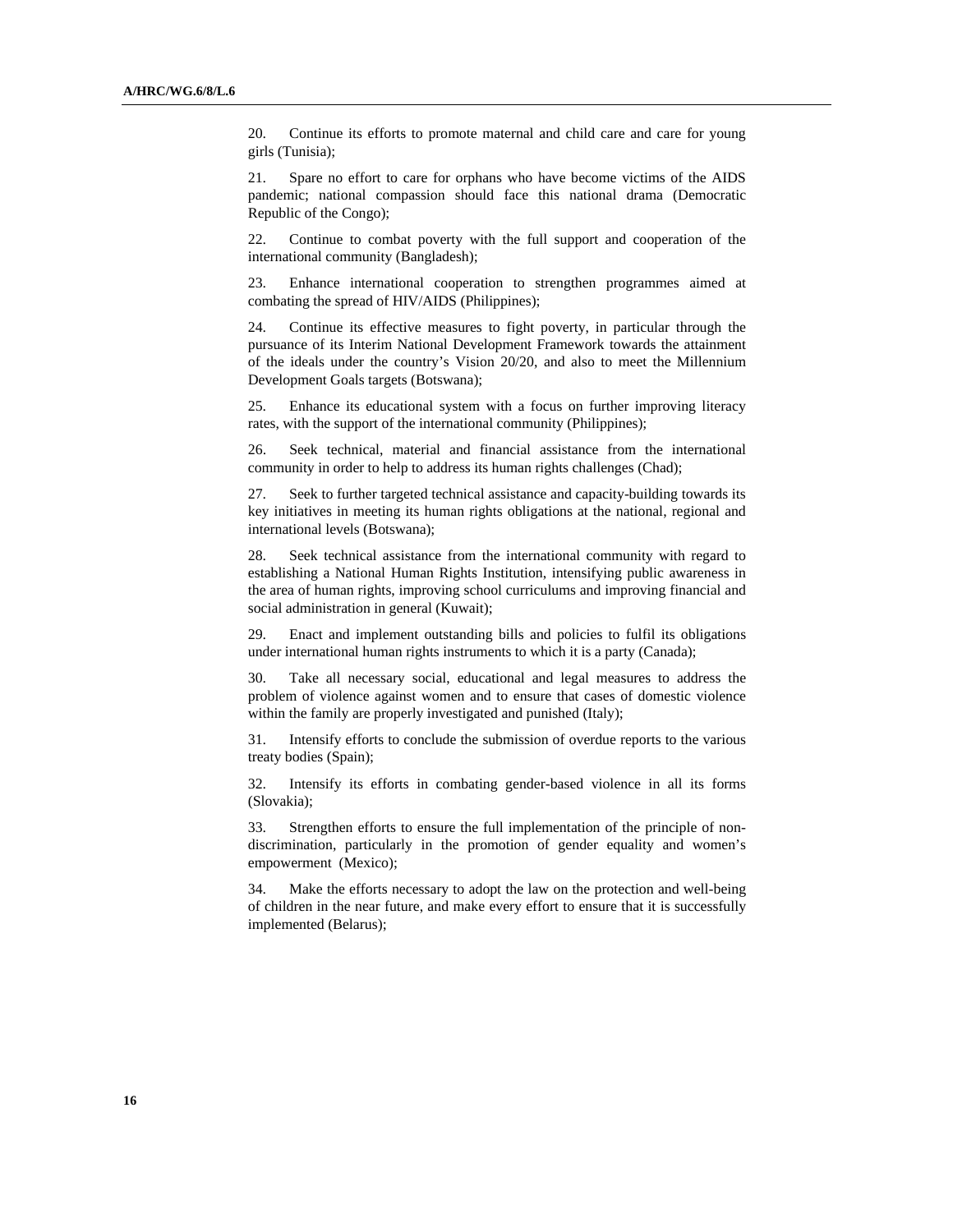35. Develop additional programmes to strengthen its alternative child care facilities (Slovakia)<sup>1</sup>;

36. Continue to exercise its sovereign right of implementing its laws and legislation in conformity with the universally agreed human rights standards and norms, and further resist any attempts to enforce values and principles alien to those that are internationally agreed (Egypt);

97. The following recommendations enjoy the support of Lesotho, which considers that the recommendations below are either already implemented or in the process of implementation:

1. Incorporate international human rights instruments into domestic law, including the Convention on the Elimination of All Forms of Discrimination against Women and the Convention on the Rights of the Child  $(A$ ustralia)<sup>2</sup>;

2. Continue its efforts towards expediting the domestication of its international obligations in the area of human rights into the national legal system (Egypt);

3. Integrate the various regional and international human rights instruments to which it is a party into its domestic legislation, particularly concerning torture, the state of prisons, freedom of the press and of assembly, child welfare, gender equality and so on  $(Chad)^3$ ;

4. Finalize its reform of the Penal Code as rapidly as possible, and improve conditions of detention, in particular combating prison overcrowding (France);

5. Enact the Children's Protection and Welfare Bill 2004 (Australia);

6. Expedite the adoption of the Children's Protection and Welfare Bill (Brazil);

7. Include in the Children's Protection and Welfare Bill the prevention of the worst forms of child labour and the provision of equal access to education for all children (United States);

8. Pass the long-awaited Children's Protection and Welfare Bill, and pass the necessary legislation to ensure that national legislation is in line with the Convention on the Rights of the Child (Norway);

9. Prioritize enacting the draft Children's Protection and Welfare Bill, ensuring that Convention on the Rights of the Child provisions are fully incorporated into national legislation (United Kingdom);

10. Review its children-related normative framework, including the adoption of the Children's Protection and Welfare Bill, to ensure full conformity with the Convention (Slovakia);

<sup>&</sup>lt;sup>1</sup> Recommendation originally read: Develop additional programmes to strengthen its alternative children care facilities, ending the practice of using the Juvenile Training Centres to detain children as a form of alternative care (Slovakia).

<sup>2</sup> Recommendation originally read: Incorporate international human rights instruments into domestic law, including the United Nations Convention against Torture and Other Cruel, Inhuman or Degrading Treatment or Punishment, the Convention on the Elimination of All Kinds of Discrimination against Women and the Convention on the Rights of the Child (Australia). 3

<sup>&</sup>lt;sup>3</sup> Recommendation originally read: Integrate the various regional and international human rights instruments to which it is a party into its domestic legislation, particularly concerning the death penalty, torture, the state of prisons, freedom of the press and of assembly, child welfare, gender equality and so on (Chad).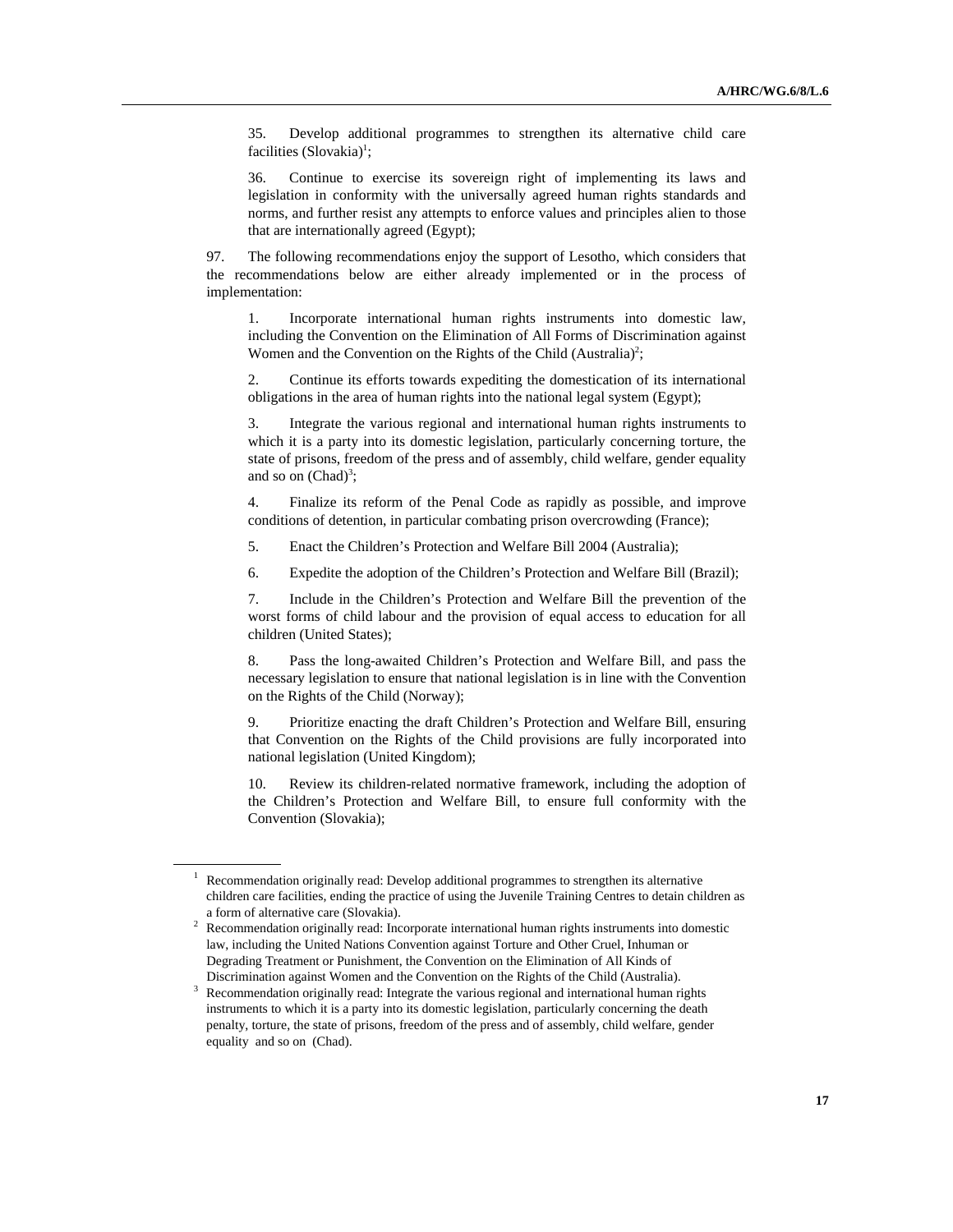11. Bring all relevant legislation into line with CRC (Italy);

12. Reinforce its legislative framework to protect children from all forms of sexual abuse and exploitation, including in the family (Netherlands);

13. Review the legislation related to the minimum age of criminal responsibility in order to comply with international standards (Slovakia);

14. Take the measures necessary to protect children from hazardous work in the informal sector (Germany)<sup>4</sup>;

15. Prioritize enacting a Domestic Violence Bill (United Kingdom); enact legislation to address domestic violence (Canada);

16. Expedite, as far as possible, the setting up of the National Human Rights Commission in order to have, together with civil society, a good overview of the situation in the country (Democratic Republic of the Congo);

17. Hasten the establishment of an independent national human rights institution with the support of and in cooperation with the international community (Indonesia);

18. Establish a national human rights institution accredited by the International Coordinating Committee of National Institutions for the Promotion and Protection of Human Rights (Germany);

19. Establish the delayed National Human Rights Commission in accordance with the Paris Principles (United Kingdom);

20. Set up the National Human Rights Commission in accordance with the Paris Principles (Nepal);

21. Intensification of these ongoing efforts by the Government to ensure the speedy establishment of the National Human Rights Commission (Ghana);

22. Establish a national human rights institution and strengthen human rights education and school programmes and general social measures, with the support of the international community (Kuwait);

23. Proceed, within the shortest possible amount of time, with the establishment of a national human rights institution in accordance with the Paris Principles (Mexico);

24. Harmonize its national institution in order to bring it fully into line with the Paris Principles (Spain);

25. Develop and implement policies to protect the rights of the child which fully take into account the implications of the increasing number of HIV/AIDS orphans (Canada);

26. Apply a human rights approach in its fight against poverty and HIV/AIDS (Hungary);

27. Strengthen the Police Complaints Authority and the Directorate on Corruption and Economic Offences; increase training for law enforcement officers; and increase the capacity of Lesotho's police force and other public agencies to gather data and share that data with the international community so that improvements can be tracked (United States);

<sup>4</sup> Recommendation originally read: Adopt legislation criminalizing female genital mutilation as well as to take necessary measures to protect children from hazardous work in the informal sector (Germany).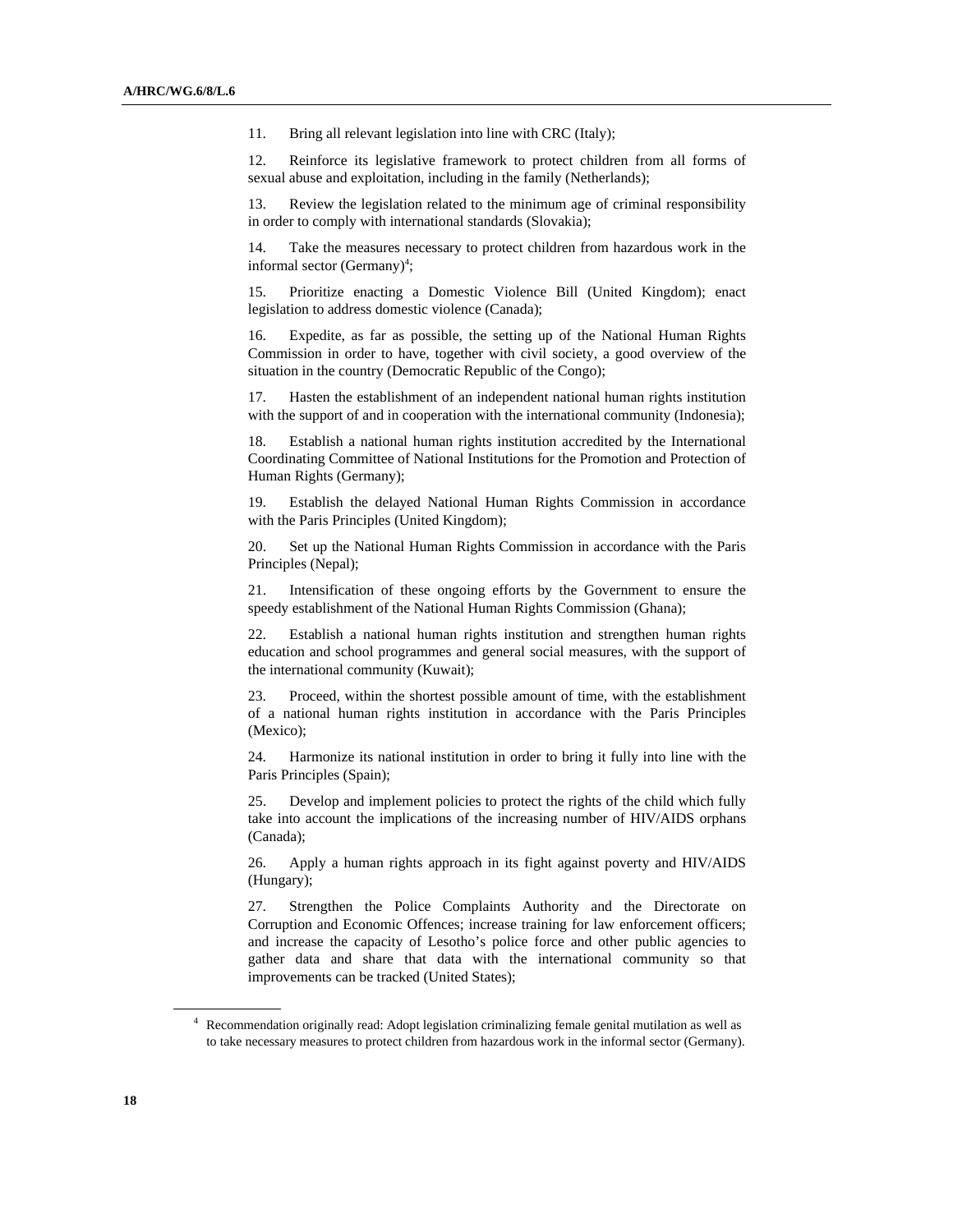28. Adopt the Media Policy in Parliament (Norway);

29. Implement appropriate policies and measures, including care and rehabilitation, to prevent the sexual exploitation of children (Netherlands);

30. Disseminate information to the population to increase awareness of women's rights and, in particular, of the 2006 Legal Capacity of Married Persons Act (Canada);

31. Do more to prohibit persistent forms of discrimination, such as issues of discrimination in inheritance rights, and to strengthen the principle of equality for women, particularly at top levels of political party leadership (United States);

32. Ensure full implementation of the principle of non-discrimination, inter alia, by amending domestic legislation and increasing awareness among the population (Germany);

33. Implement a plan to combat violence against women and to guarantee equal rights, abrogating the legal provisions that prohibit women from borrowing, signing contracts, opening bank accounts or applying for a passport without their husband's authorization (France)<sup>5</sup>;

34. Raise the minimum age of criminal responsibility, and abolish child corporal punishment (Brazil);

35. Consider enacting specific domestic legislation on combating domestic violence and human trafficking (Philippines);

36. Ensure that cases of domestic violence, ill treatment, sexual and other abuse within the family are properly investigated and that perpetrators are sanctioned (Netherlands);

37. Investigate cases of domestic violence, ill treatment, sexual and other abuse within the family, and apply sanctions to perpetrators (Germany);

38. Set up credible mechanisms to investigate human rights violations carried out by the security forces in order to allow for the compensation of victims and to bring to justice those responsible for these acts (France);

39. Carry out the legal reforms necessary to ensure an independent judiciary (Netherlands);

40. Consider the establishment of an efficient, child-friendly mechanism through which children can make complaints on abuses of their rights (Slovakia);

41. Implement measures to permit State-owned media to operate independently and at arm's length from government (Canada);

42. Promote voter awareness and participation, and ensure free and fair elections, as these conditions are equally important on the local as on the national level (Norway);

43. Put in place safeguards to ensure that freedom of assembly is not adversely affected in the implementation of the Public Processions and Meetings Bill (Ireland);

 $5$  Recommendation originally read: Implement a plan to combat violence against women and to lift its reservations to CEDAW and to guarantee equal rights and abrogating the legal provisions which prohibit women from borrowing , signing contracts, opening bank accounts or applying for a passport without their husband's authorization (France).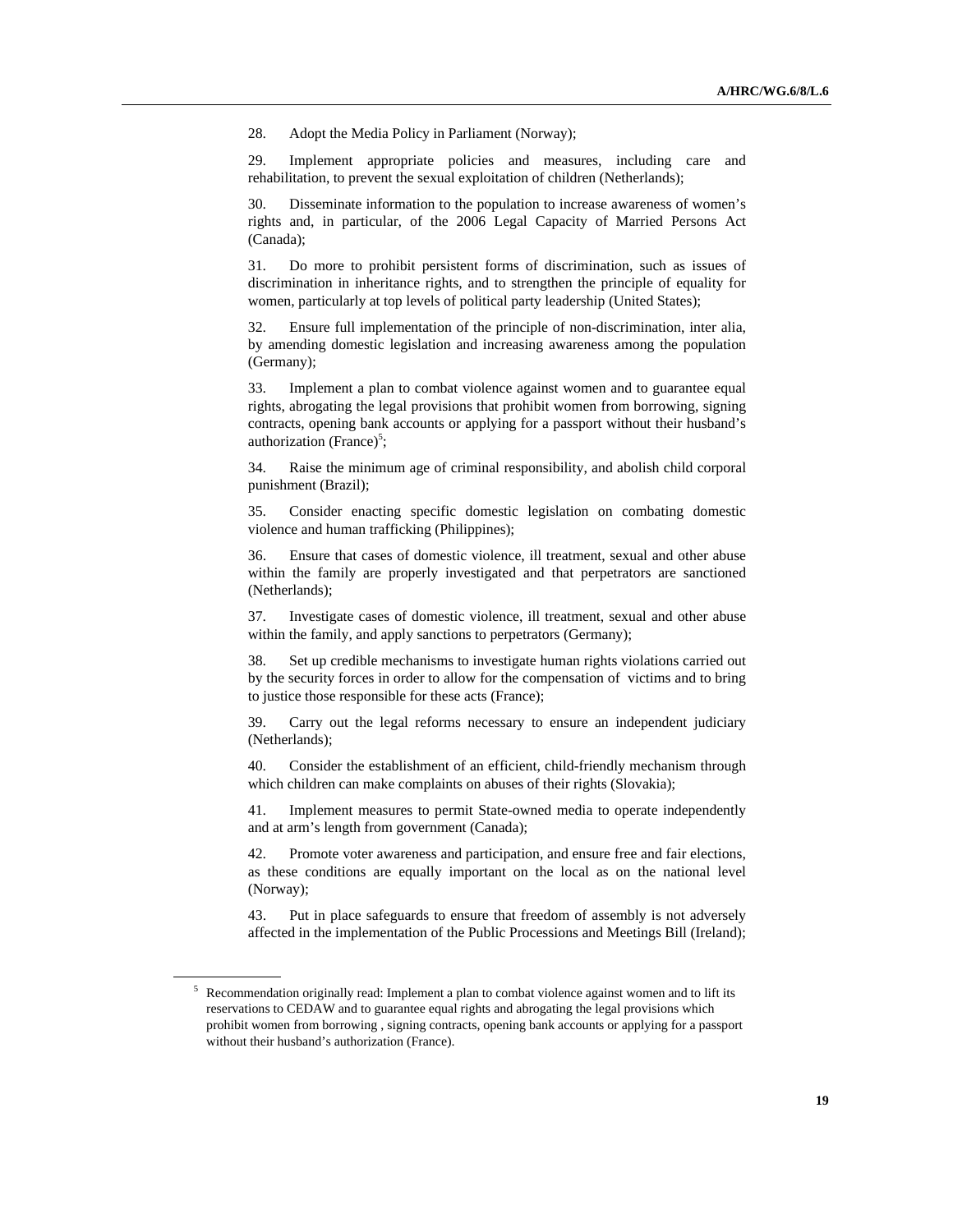44. Continue to address the issue of child labour and exploitation and to finalize the draft of the National Action Programme (Norway);

45. Draw up plans for combating the threat of HIV/AIDS (Sudan)<sup>6</sup>;

46. Call for the assistance of the High Commissioner for Human Rights, in particular to facilitate the timely submission of its periodic reports to treaty bodies (Algeria);

47. Call for international technical assistance, in particular from the High Commissioner for Human Rights, and explore the possibility of benefiting from the experience of countries that have succeeded in reforms to improve the functioning of justice (Algeria);

48. Solicit the necessary international assistance and cooperation in the establishment of a National Commission on Human Rights in accordance with the Paris Principles (Morocco);

49. Seek the support of the international community and cooperate with it to formulate policies aimed at preventing the spread of HIV/AIDS (Indonesia);

50. Call for the support from the international community for the efforts aimed at combating the AIDS pandemic by ensuring its capacity-building (Senegal);

51. Seek the necessary international assistance, upon identification of its national priorities, to be better able to fulfil its obligations in the area of the promotion and protection of human rights (Egypt).

98. The recommendations below did not enjoy the support of Lesotho:

1. Revise the provisions on defamation and libel in order that these are not considered crimes in national legislation (Mexico);

2. Repeal legislation criminalizing male homosexuality, and introduce policies aimed at ending discrimination against homosexuals (Australia);

3. Consider extending a standing invitation to all special procedures of the Human Rights Council (Latvia); issue a standing invitation to all special procedures (Spain);

4. Decriminalize homosexuality and abrogate the law which prohibits sexual relations between people of the same sex (France);

5. Amend the Sodomy Law so that a sexual relationship between two consenting adults of the same sex is no longer punishable (Netherlands).

99. The following recommendations did not enjoy the support, since Lesotho considers that they are inaccurate and/or factually incorrect:

1. Adopt legislation criminalizing female genital mutilation (Germany)<sup>7</sup>;

2. Adopt measures to eradicate in a definitive manner the practice of female genital mutilation (Argentina);

3. Take the necessary measures to ensure the primacy of civil and political authority (Netherlands);

<sup>&</sup>lt;sup>6</sup> Recommendation originally read: Draw up plans for combating the threat of HIV/AIDS as well as for

the elimination of female genital mutilation practices (Sudan).<br><sup>7</sup> Recommendation originally read: Adopt legislation criminalizing female genital mutilation as well as to take necessary measures to protect children from hazardous work in the informal sector (Germany).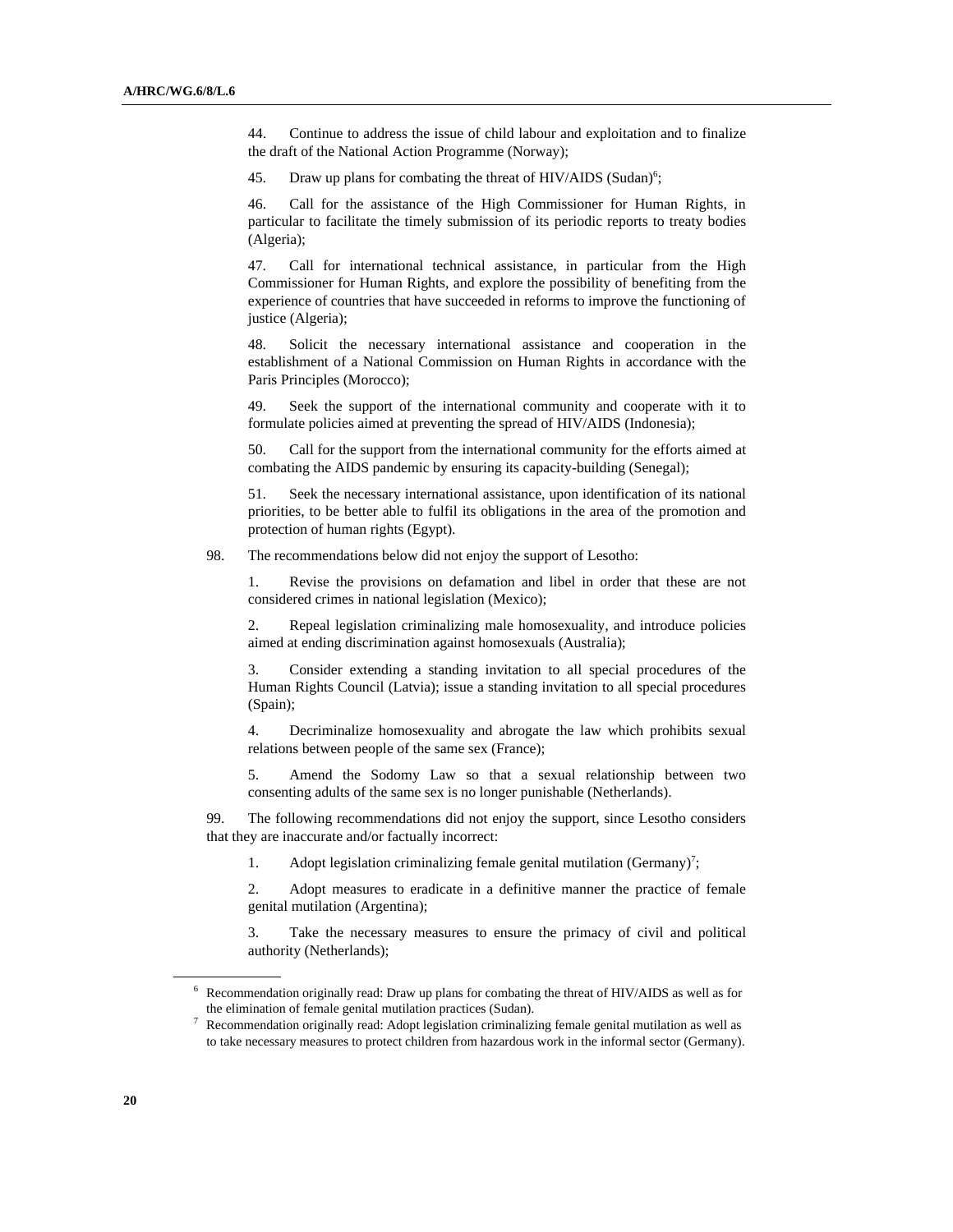4. Take all necessary measures to prohibit the use, procuring or offering of a child for the purpose of the production and trafficking of drugs (Slovenia);

5. Draw up plans for the elimination of female genital mutilation practices  $(Sudan)<sup>8</sup>$ .

100. The following recommendations will be examined by Lesotho, which will provide responses in due course, but no later than the fifteenth session of the Human Rights Council, in September 2010:

1. Take all necessary steps towards ratifying or acceding to the main international human rights instruments and treaties which are still outstanding (Nigeria);

2. Sign and ratify the Optional Protocol to CAT and the International Convention for the Protection of All Persons from Enforced Disappearance (France);

3. Remove the reservations it has made to CEDAW (Canada);

4. Consider withdrawing reservations to the Convention on the Elimination of All Forms of Discrimination against Women and ratifying the Optional Protocol to the Convention against Torture and Other Cruel, Inhuman or Degrading Treatment or Punishment (Brazil); consider withdrawing its reservation to article 2 of CEDAW, in line with its Constitution and international human rights instruments (South Africa);

5. Sign the Optional Protocol to the United Nations Convention against Torture and Other Cruel, Inhuman or Degrading Treatment or Punishment (Ireland);

6. Reconsider their reservation from article 2 in the Convention on the Elimination of All Forms of Discrimination against Women, and ensure that all discrimination under customary law comes to an end (Norway);

7. Withdraw the reservation to article 2 of the Convention on the Elimination of All Kinds of Discrimination against Women (Slovenia);

8. Ratify the following international instruments: OP2-ICCPR, OP-CAT, CRPD-OP and CED (Argentina);

9. Sign and ratify OP-ICESCR, OP-CAT, CRPD-OP and CED (Spain);

10. Ratify the Second Optional Protocol to the International Covenant on Civil and Political Rights, aimed at abolishing the death penalty (United Kingdom);

11. Ratify the second Optional Protocol of the ICCPR, and formally establish a moratorium on the use of death penalty with a view to its abolition (Italy);

12. Accede to outstanding international human rights instruments, including the Second Optional Protocol to the International Covenant on Civil and Political Rights, aimed at abolishing the death penalty (Australia);

13. Consider ratifying the outstanding core international human rights treaties (Nepal, Ghana);

<sup>&</sup>lt;sup>8</sup> Recommendation originally read: Draw up plans for combating the threat of HIV/AIDS as well as for the elimination of female genital mutilation practices (Sudan).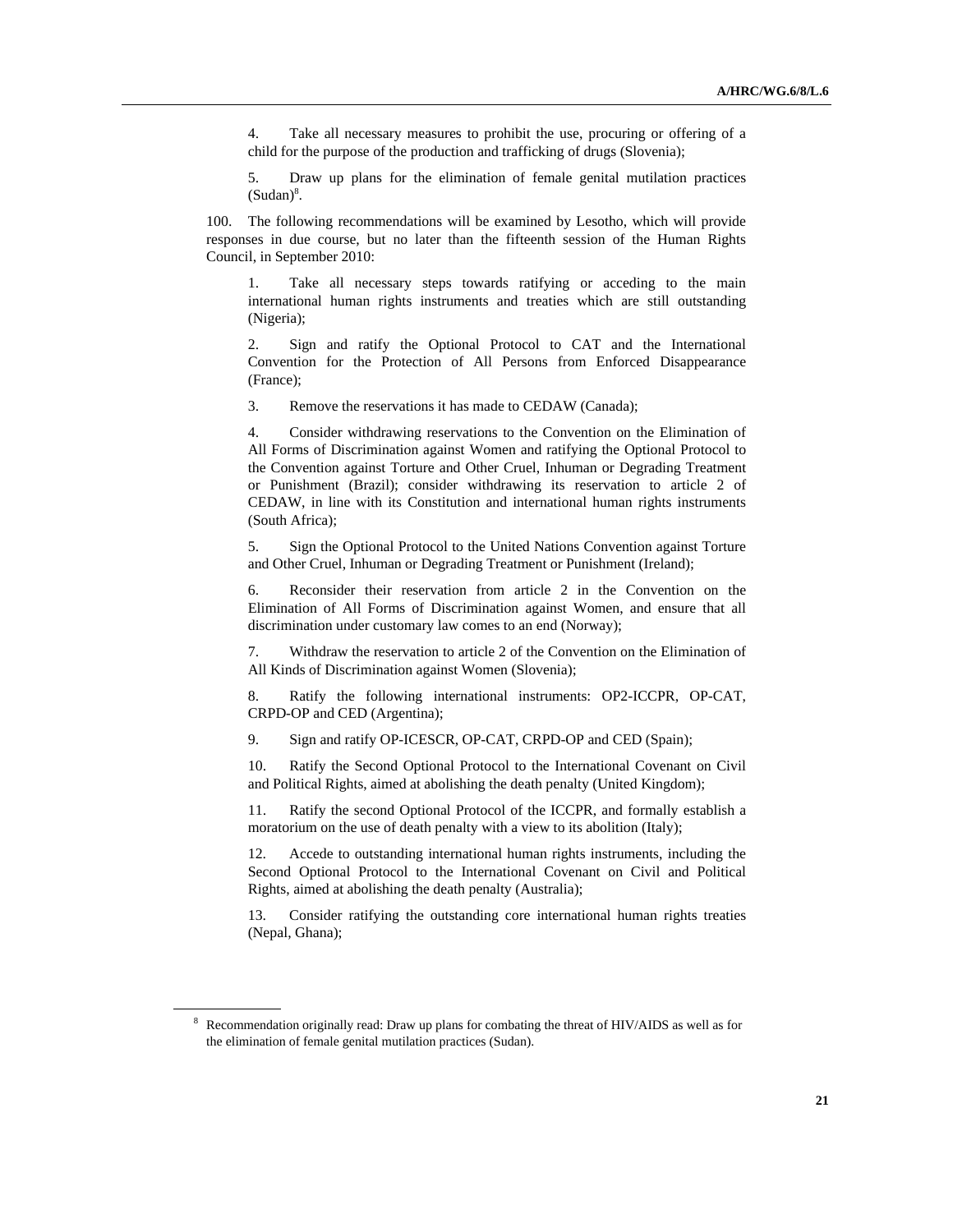14. Incorporate international human rights instruments into domestic law, including the United Nations Convention against Torture and Other Cruel, Inhuman or Degrading Treatment or Punishment (Australia)<sup>9</sup>;

15. Integrate the various regional and international human rights instruments to which it is a party into its domestic legislation, particularly concerning the death penalty  $(Chad)^{10}$ ;

16. Implement, and amend when appropriate, the Sexual Offences Act in compliance with international human rights standards to ensure the full accountability of offenders, providing efficient reintegration programmes to victims (Slovakia);

17. Enhance substantially its cooperation with treaty bodies and special procedures mandate holders (Hungary);

18. Strengthen its cooperation with treaty bodies, including by agreeing on timelines for the submission of overdue reports (Norway);

19. Make further efforts to combat any forms of discrimination against women and harmonize its legislation, including its customary law practices, with international obligations and standards (Brazil);

20. Consider abolishing the death penalty (Brazil); consider positively the establishment of the moratorium on the death penalty with a view to its abolition (Mexico);

21. Move forward towards formally abolishing the death penalty (Ireland);

22. Definitively abolish the death penalty, and sign and ratify the Second Optional Protocol to ICCPR, which bans capital punishment in all circumstances (France);

23. Lift its reservations to CEDAW (France) $11$ ;

24. Abolish the death penalty for all cases, and sign and ratify OP2-ICCPR (Spain);

25. Develop additional programmes to end the practice of using the Juvenile Training Centres to detain children as a form of alternative care  $(Slovakia)^{12}$ .

<sup>&</sup>lt;sup>9</sup> Recommendation originally read: Incorporate international human rights instruments into domestic law, including the United Nations Convention against Torture and Other Cruel, Inhuman or Degrading Treatment or Punishment, the Convention on the Elimination of All Forms of

Discrimination against Women, and the Convention on the Rights of the Child (Australia). 10 Recommendation originally read: Integrate the various regional and international human rights instrument to which it is a party into its domestic legislation, particularly concerning the death penalty, torture, the state of prisons, freedom of the press and of assembly, child welfare, gender

equality and so on (Chad).  $11$  Recommendation originally read: Implement a plan to combat violence against women and to lift its reservations to CEDAW and to guarantee equal rights and abrogating the legal provisions which prohibit women from borrowing , signing contracts, opening bank accounts or applying for a passport

without their husband's authorization (France).<br><sup>12</sup> Recommendation originally read: Develop additional programs to strengthen its alternative children care facilities, ending the practice of using the Juvenile Training Centres to detain children as a form of alternative care (Slovakia).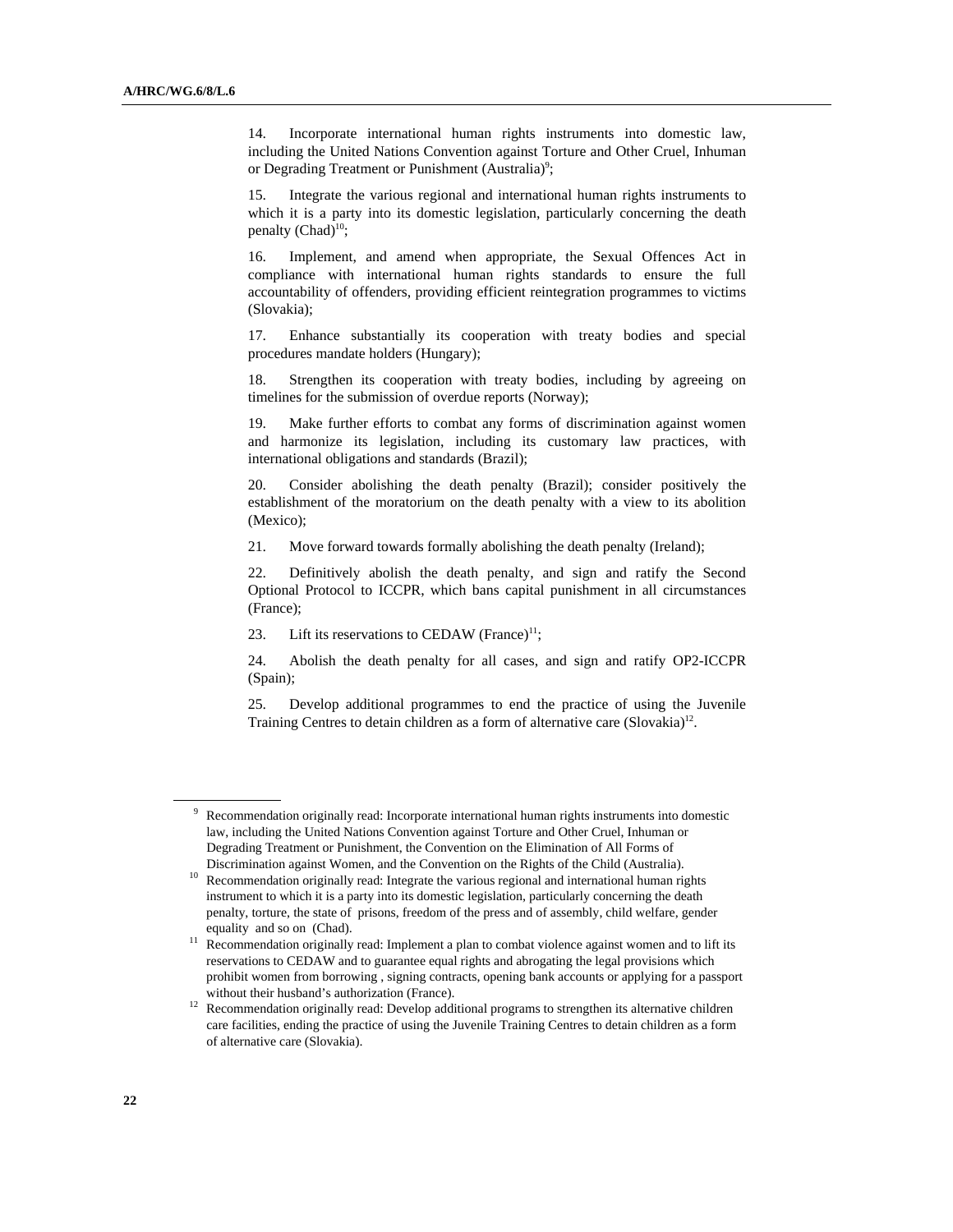101. All conclusions and/or recommendations set out in the present report reflect the positions of the submitting State(s) and/or the State under review. They should not be construed as endorsed by the Working Group as a whole.